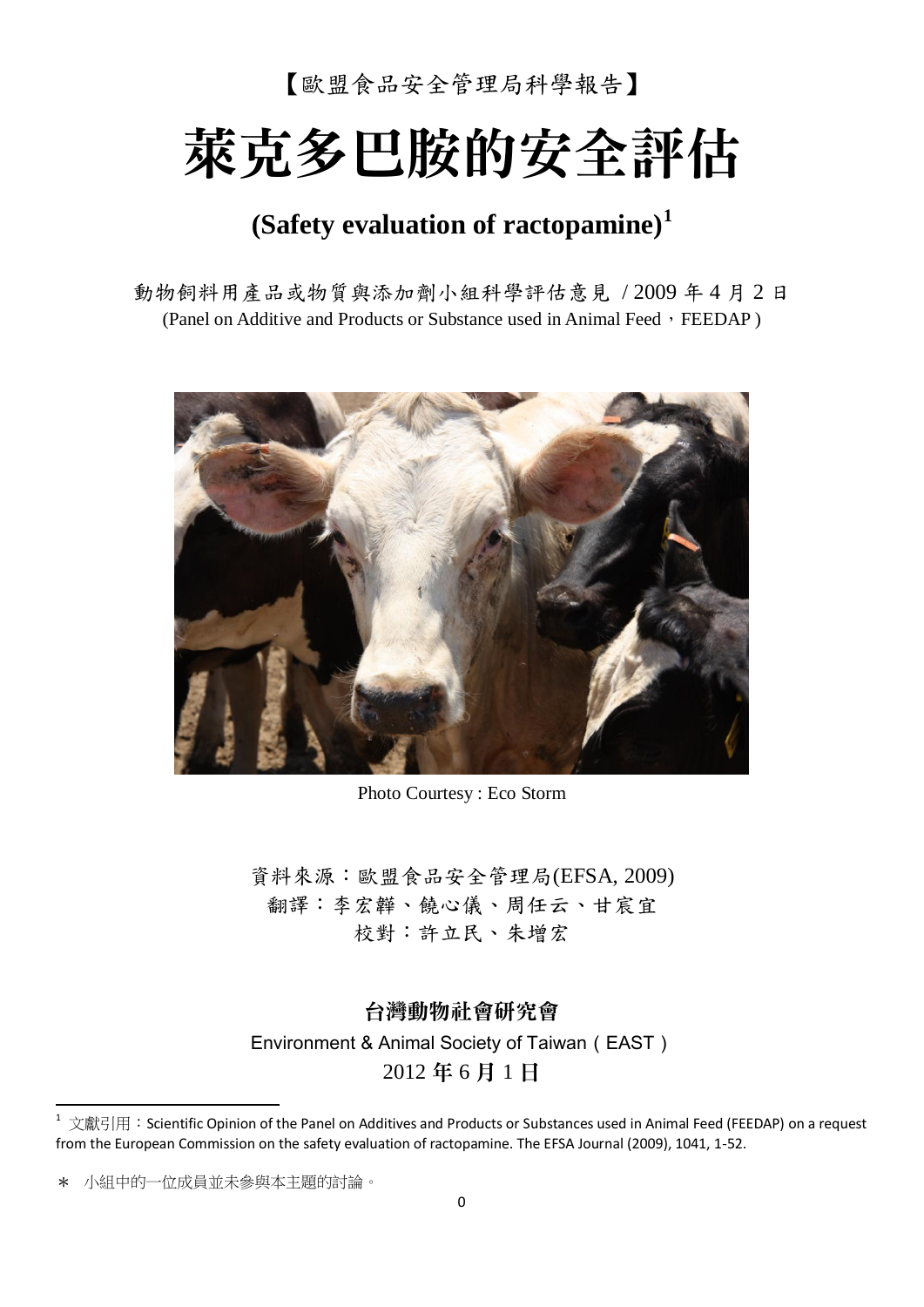# 小組成員\*

Georges Bories, Paul Brantom, Joaquim Brufau de Barberà, Andrew Chesson, Pier Sandro Cocconcelli, Bogdan Debski, Noël Dierick, Jürgen Gropp, Ingrid Halle, Christer Hogstrand, Joop de Knecht, Lubomir Leng, Anne-Katrine Lundebye Haldorsen, Sven Lindgren, Alberto Mantovani, Miklós Mézes, Carlo Nebbia, Walter Rambeck, Guido Rychen, Atte von Wright and Pieter Wester

## 摘要

萊克多巴胺在藥理學上屬於醇胺(phenethanolamine)乙型腎上腺素受體促進劑。有些國家准許添加 在飼料內,做為豬和牛在「肥育」(fattening)階段的生長促進劑,如美國,加拿大,日本和墨西哥。 歐盟至今尚未評估萊克多巴胺。

根據歐盟執委會的要求,歐洲食品安全管理局(EFSA)就「聯合國糧農與世衛組織食品添加劑專 家委員會」(JECFA)針對萊克多巴胺所做的評估提供意見。本報告諮詢並與其他機構合作完成,例 如歐盟藥品管理局(EMEA)和歐盟負責乙型受體素的基準實驗室(BVL,Berlin)。

萊克多巴胺的代謝作用,在研究標的動物(豬、牛)、實驗動物和人類都相似。

本小組 (FEEDAP)根據一項狗的急性實驗得出結論,心跳過快和週邊血管擴張是可預期的藥理作 用。根據另一個狗的急性研究,藥理學上的「無可觀察危害反應劑量」(no observed adverse effect level, NOAEL)是每公斤體重 2 微克(2ug/kg bw),但此數據的統計檢定力有限。

比較狗跟猴子的實驗,顯示狗對萊克多巴胺(乙型受體素)可能比較敏感,但 FEEDAP 專家小組認 為數據尚不足以支持這項結論。

以藥理重複劑量試驗法得出的 NOAEL 值,不能視為決定每日容許攝取量(Acceptable daily intake, ADI)的基礎。因為肺部乙型腎上腺素受器的減敏調節已被觀察到,或至少藥物劑量與時間的應變性, 以及乙型腎上腺受器的型態分析(speciation)尚未建立。

以消費者的假設性風險評估而言,急性藥理實驗的數據比較適合反映消費者吃下一頓含萊克多巴 胺食物後會發生的狀況。

以毒理試驗終點所得 NOAEL 值,會比以藥理試驗終點所得該值高很多。毒性試驗觀察到的效 應,通常都和藥理作用有關。

雖然一系列原核細胞和真核細胞的突變研究均為陰性,但幾個相關試管試驗卻呈陽性反應。 FEEDAP 專家小組認為這幾個細胞組織基因毒性試驗陽性反應的結果值得關切,但必須和致癌性研究 結果一起判斷。

1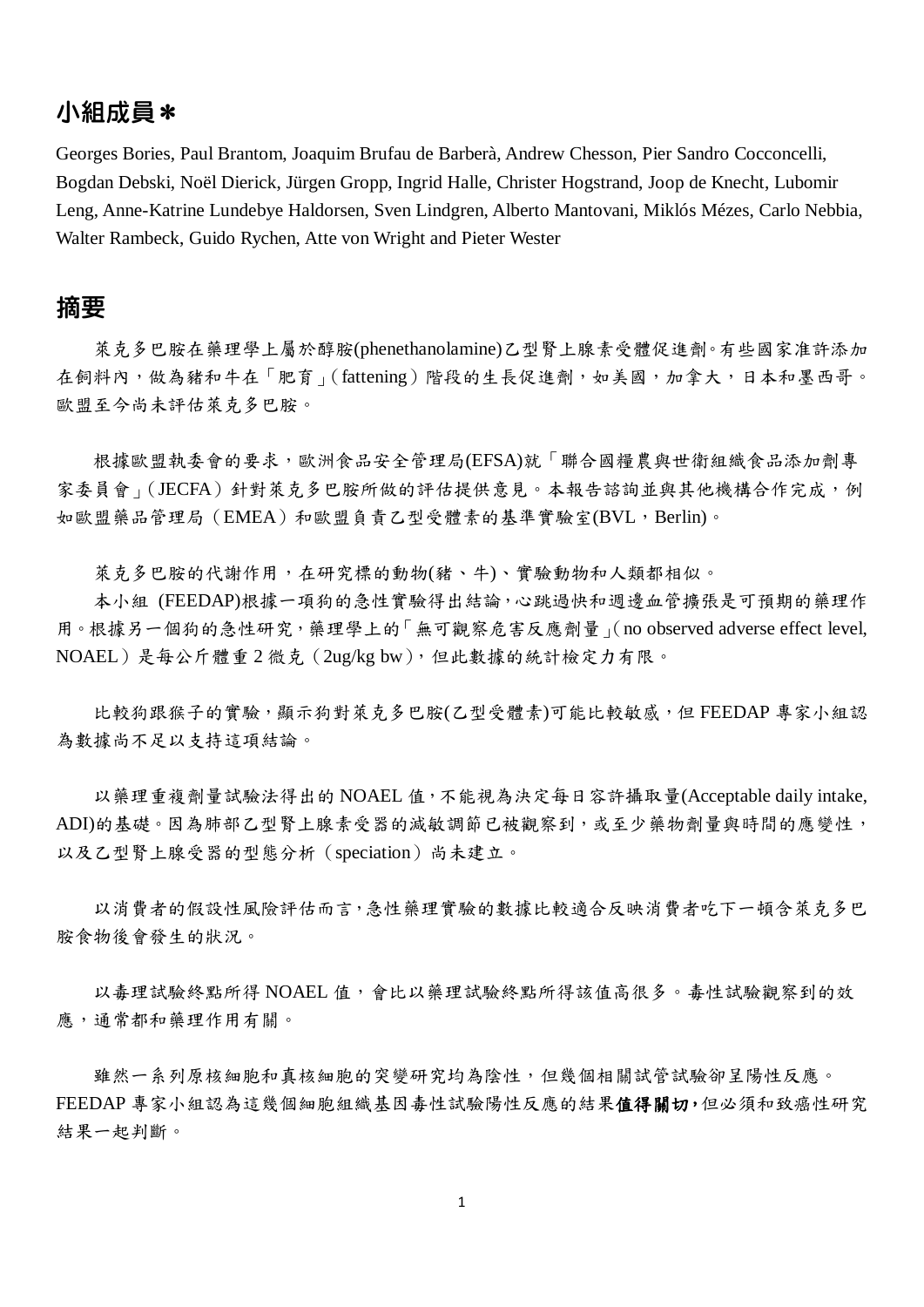FEEDAP 專家小組總結所有小鼠和大鼠長期研究所觀察到的藥物效應,都可歸因於 Ractopamine 的乙型腎上腺作用。和 JECFA 和 FDA 看法一樣,FEEDAP 小組認為,萊克多巴胺對子宮肌瘤的誘 導,是一具有閾值非基因遺傳毒性效應 (a non-genotoxic event with a threshold), 不是一個直接致癌 物。FEEDAP 小組總結所有研究結果,萊克多巴胺不會導致基因突變,不至於帶給食用者致癌風險。

因為從實驗動物所得到的 NOAEL 值範圍太廣,和 JECFA 一樣,FEEDAP 認為現有關於人的研 究數據,才是評估消費者安全的關鍵。

根據 6 位健康志願者所做試驗結果的平均值,JECFA 以每公斤體重的「無影響劑量」(no effect level, NOEL)值為 67 微克 (μg), 加上安全係數 50 後得出整數,設定萊克多巴胺的 ADI 值為每公 斤體重 0–1 μg(每日容許攝取量每公斤體重 0-1 微克)。

該人體研究的原始設計目的,是以先驅實驗「開放標籤」(open label)研究,以建立一個劑量-效應值 (dose-effect response), 以供選擇適當劑量,進行後續較大規模的「雙盲」(double-blinded) 試驗。這個先驅實驗並不是為了確定「無影響劑量」而設計。以此目的所做試驗得到的數據,將無可 避免曝露試驗的弱點與不確定性,因此也限制了實驗的結論推斷。缺乏「雙盲」設計以避免「安慰劑 效應」(placebo effects)的試驗會有偏差。

對乙型腎上腺素刺激不良反應明顯的高風險亞群,在建立安全係數時必須特別慎重考慮。 FEEDAP 小組總結 JECFA 從 NOEL 導出 ADI 所用的安全因素,並沒有充分考量高風險族群。

基於人體試驗平均值的每一評估,都因其統計意義不足而有缺陷。FEEDAP 小組提醒,任何評估 都必須基於個體的藥效反應(pharmacodynamic effects)。FEEDAP 結論認為 5mg(最低投藥劑量), 不應 被確認為是「無影響劑量」。

即使 FEEDAP 將 5mg 劑量當成「最低可觀察效應劑量」(Lowest Observed Effect Level. LOEF), 因為界於 5 到 0 mg 之間沒有任何可用數據,仍然無法使用 benchmark 方法訂出「無影響劑量」(no effect level, NOEL)。 benchmark 無法排除 10%的電生理收縮(OS2), 20%心跳率, 以及 40%心臟輸出量的 改變,基準劑量可能是 0 mg。

FEEDAP 小組指出,如果要從藥理研究導出 ADI,其 NOEL 值除了考慮消費者臨床相關「不良」 效應,也要考量主觀不舒適的感覺,即使發生時間非常短暫。

FEEDAP 小組進一步認為,雖然 NOEL 值具有不確定性,仍不應就此採用(更高的)安全係數 平衡。加總所有不確定性後所得到的值,常或多或少會是武斷的評估。

FEEDAP 小組最後做成結論, JECFA 的「6人組人體試驗」不可以做為 ADI 的基礎,如同 JECFA 的提議那樣,因此,也無法針對「最大殘留容許量」(Maximum Residue Limit, MRL)提出建議。

歐盟「動物藥品委員會 (CVMP, Committee for Veterinary Medicinal Products ), 完全支持 FEEDAP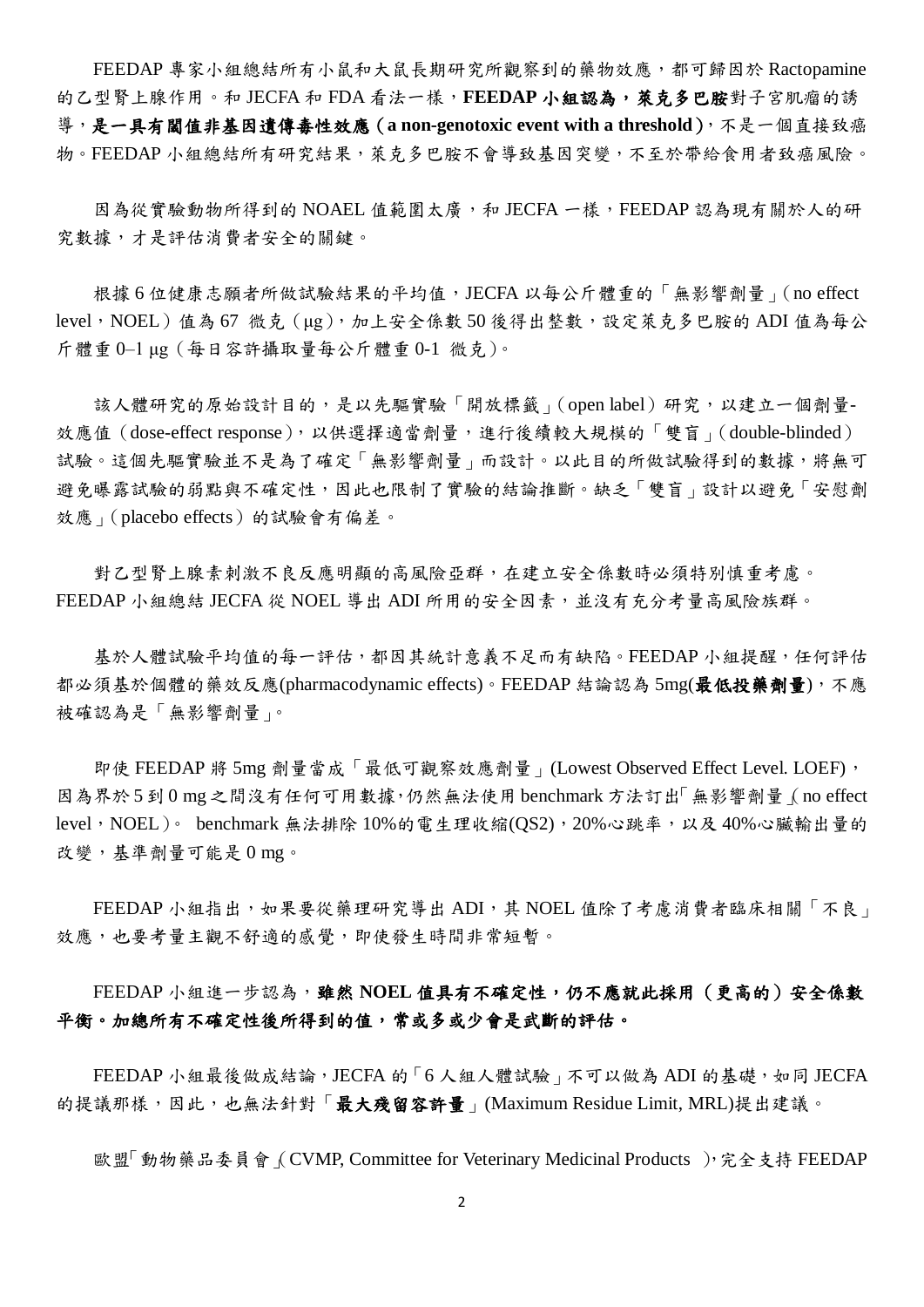針對萊克多巴胺安全評估所做的結論。

FEEDAP 小組建議採用「萊克多巴胺游離及其代謝物」總和量(the sum of free ractopamine and ractopamine glucuronoconjugate),(已有高感度分析法--歐盟 NRCP),取代單純以「萊克多巴胺游離物」 (free Ractopamine)為指標性殘留物質的檢驗,此一觀點也獲得 CVMP 的支持。

## 關鍵字

Ractopamine hydrochloride, butopamine, β-agonist, feed additive, growth promoter, finishing pigs, cattle in confinement, cardiovascular effects, cardiac output, systolic blood pressure, diastolic blood pressure, electromechanical systole, heart rate, aximum fibre shortening, NOEL, NOAEL, safety factor, BMD, ADI, MRL, consumer safety, JECFA, CVMP

Note:

The original English language version of this document has been translated into Chinese by the information provider. This translation is not an official translation by EFSA and has been carried out to aid the dissemination of information in the area of food and feed safety. Only the original English language version of this text, and any official EFSA translations thereof, are legally binding. EFSA may not be held liable for errors, inaccuracies or inconsistencies resulting from an incorrect translation.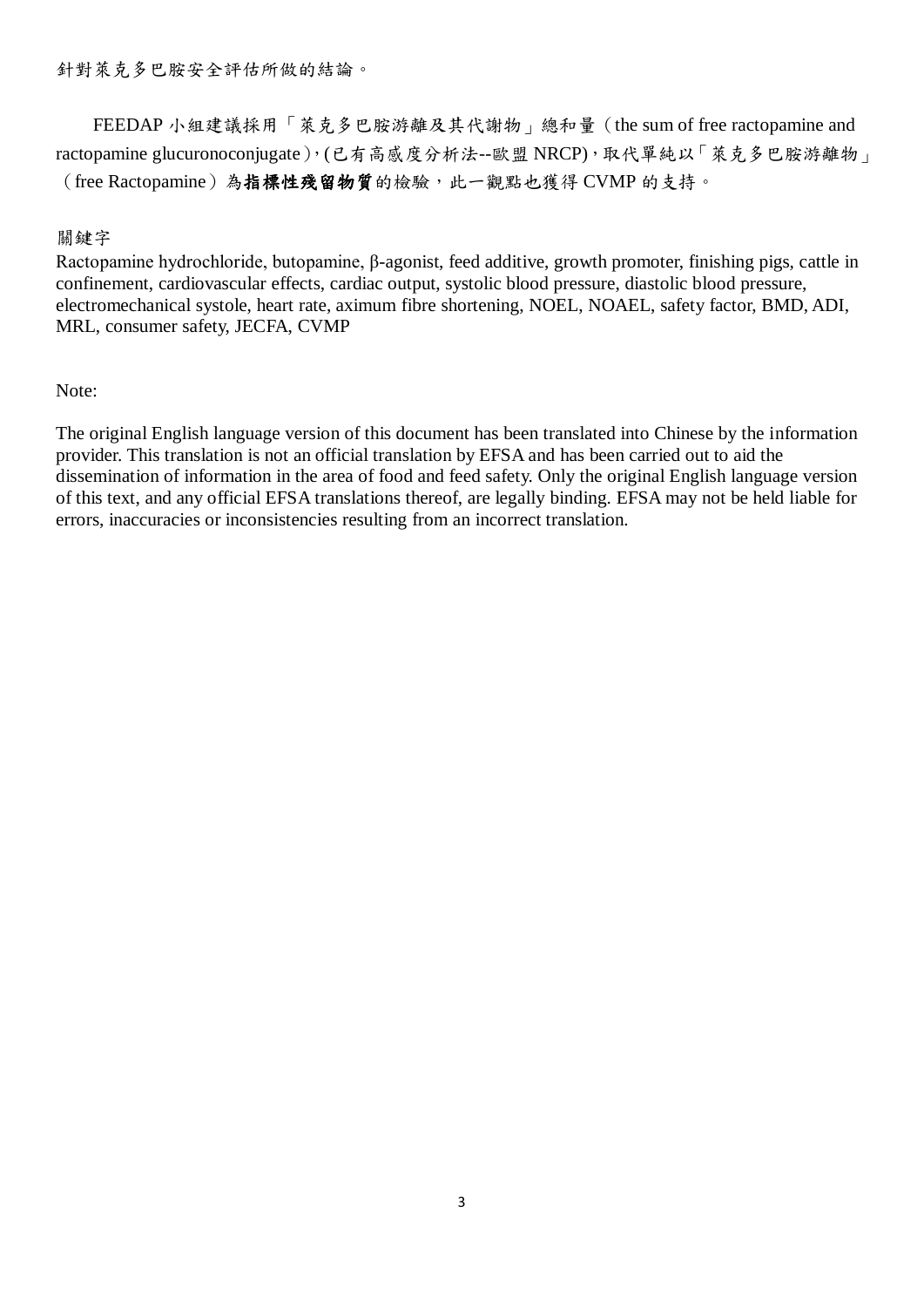# 目錄

專家小組成員

摘要

目錄

歐盟執委會提供的背景資料

歐盟執委會提供的職權範圍

致謝辭

評估

- 1. 簡介
- 2. 萊克多巴胺
- 2.1 新陳代謝
- 2.1.1 標的動物(豬、牛)
- 2.1.2 實驗動物(大鼠、狗)
- 2.1.3 靈長類
- 2.1.4 總結
- 2.2 分析方法
- 3. 藥理學與毒理學實驗
- 3.1. 基因毒性包括致突變性
- 3.2. 實驗動物試驗
- 3.2.1. 急性口服試驗
- 3.2.2. 一次投藥試驗
- 3.2.3. 重複投藥試驗
- 3.2.4. 大鼠致癌性試驗
- 3.2.5. 生殖毒力,包括致畸胎性
- 3.2.6. 實驗動物的藥理學與毒理學總結
- 3.3 人體觀察: 萊克多巴胺對心血管的影響
- 3.3.1. 研究設計
- 3.3.2. 對研究設計的評論
- 3.3.3. 結果
- 3.3.3.1 資訊來源(**Notifier**,譯按:指萊克多巴胺生產商)的評估
- 3.3.3.2 JECFA 的評估
- 3.3.3.3. 替代方案
- 3.3.4. 對「數據評估」的評論
- 3.3.5. JECFA 建議的每日允許攝取量(ADI),及 FEEDAP 專家小組對其所採安全因素的評論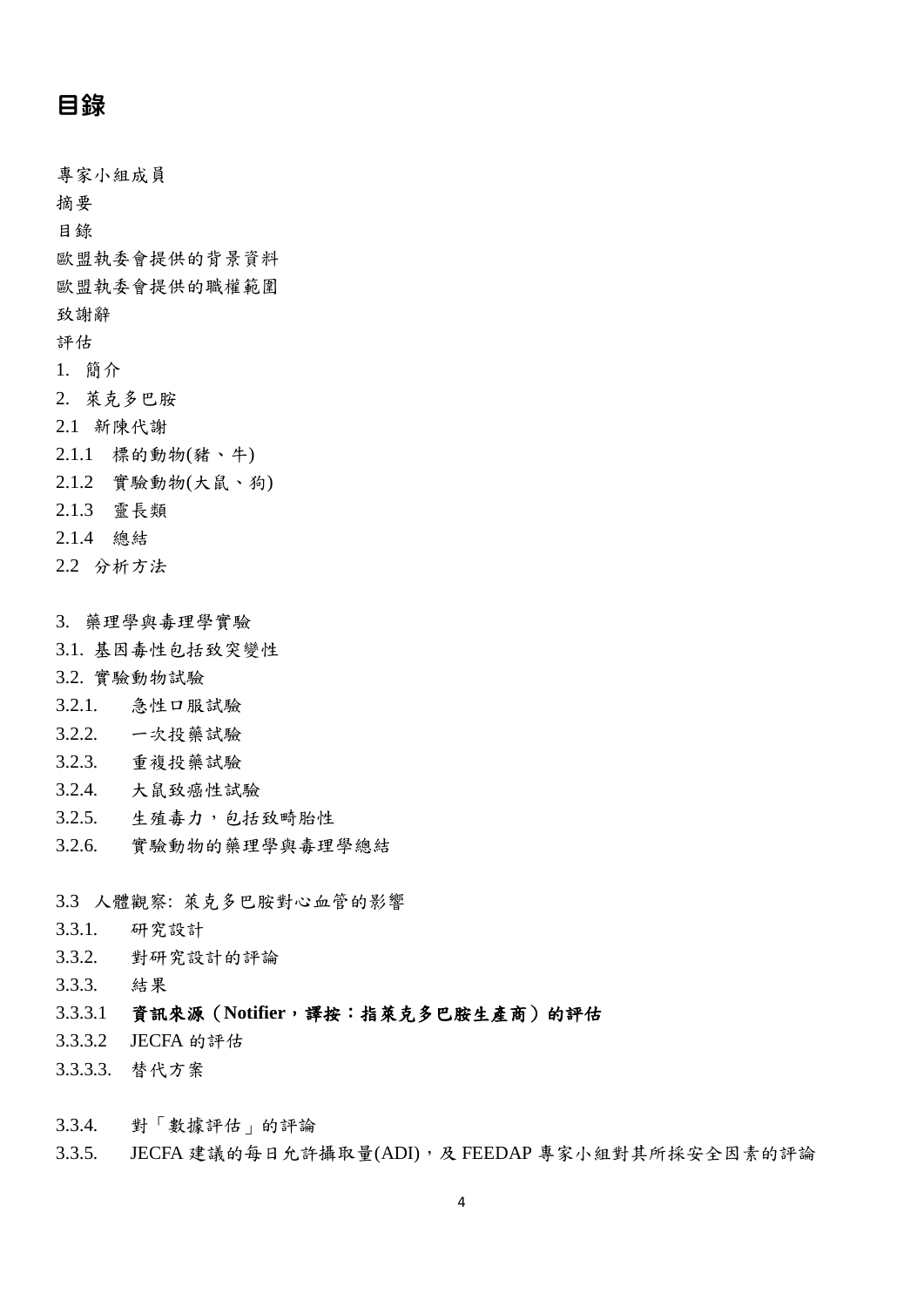- 3.3.6. FEEDAP 專家小組對數據的評估
- 3.3.6.1. 心臟血液輸出量
- 3.3.6.2. 收縮壓與舒張壓
- 3.3.6.3. 收縮間隔 (systolic time interval),總機電收縮 (total electromechanical systole)
- 3.3.6.4. 心跳速率,最大纖維收縮和環狀纖維收縮最大速率
- 3.3.7. 結論
- 3.3.7.1. CVMP 的評論

3.4. 布扥巴胺(butopamine)對心血管影響的相關數據

- 4. 對食用者的安全性
- 4.1. JECFA 的評估回顧
- 4.1.1. JECFA 評估的總結
- 4.2. FEEDAP 小組的評估
- 4.2.1. CVMP 的評論
- 結論與建議

EFSA 提供的文件

- 參考資料
- 附錄(略)
- 附錄一,CRL 報告
- 附錄二,FEEDAP 小組進一步的統計分析
- 附錄三,個體對萊克多巴胺反應圖
- 附錄四,豬、牛殘留數據
- 附錄五,萊克多巴胺對標的動物的安全性
- 附錄五之一,豬
- 附錄五之二,牛
- 附錄六,萊克多巴胺的微生物性狀
- 附錄七,肉品品質問題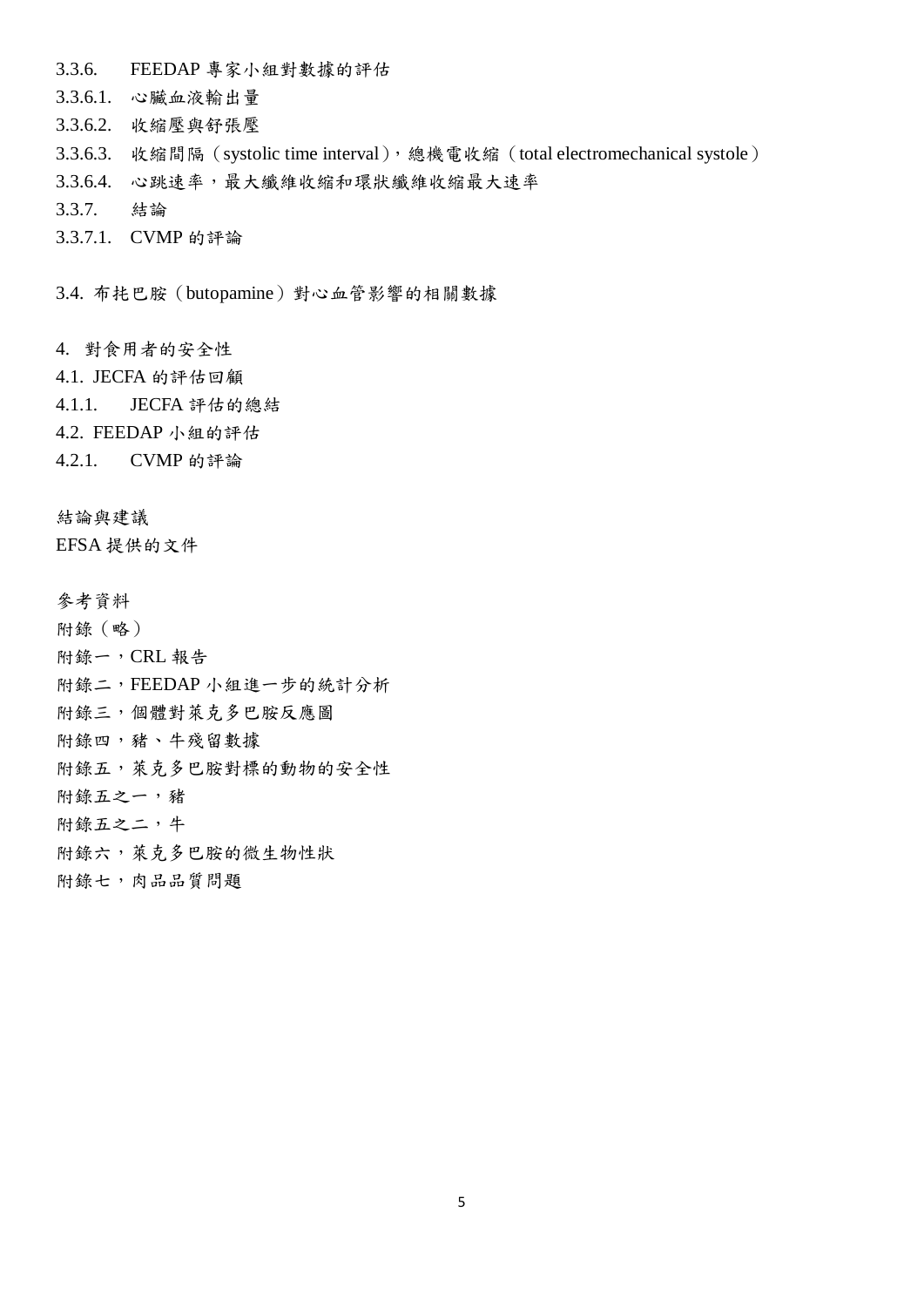# 歐盟執委會(EC)提供的背景資料

歐盟指令(96/22/EC)禁止使用乙型受體素於經濟動物(food producing animals),除非臨盆的母牛, 馬和寵物需要,且須在獸醫師直接指示與監控下使用<sup>2</sup>。這項禁令涵蓋歐盟境內的畜產,以及進口來 自為促進生長目的,而使用乙型受體素於經濟動物國家的肉品。

目前全球約有 25 個國家, 批准使用不同的乙型受體素物質,作為生長促進劑。例如,萊克多巴 胺在一些第三國家,如美國、加拿大、日本和墨西哥准許添加在肥育豬和牛的飼料中,用以促進生長。

萊克多巴胺最大殘留容許量(maximum Residue Limit, MRL)之國際食品法典標準(Codex Standard),在 2008 年 7 月已被其「食物中動物用藥殘留委員會」(the Codex Committee for Residues of Veterinary Drug in Foods)推進一步,只待國際食品法典委員會議(Codex Commission)最後確認。該「標 準」的根據是「聯合國糧農與世界衛生組織食品添加劑專家委員會」(JECFA)所作的風險分析<sup>3</sup>。基於 歐盟指令 96/22/EC 禁止為促進生長目的使用乙型受體素,歐盟執委會並不支持將 MRLs 推進到 Codex 程序的第八階段。該委員會注意到,不支持將 MRLs 推進到第八階段的觀點,並不是基於科學的論證, 因而仍決定將萊克多巴胺在豬與牛組織中的 MRL 草案,推進到第八階段。

歐盟從未對用於生長促進劑的全部乙型受體素做任何科學評估。僅歐盟藥品管理局(EMEA)曾 經評估 clenbuterol 和 isoxuprine 用於動物醫療【歐盟法規(EEC)第 2377/90 號】。

歐盟執委會被要求與成員國協調歐盟的立場。因此歐洲食品安全管理局(EFSA),被要求與其他 機構,例如歐盟藥品管理局(EMEA)和歐盟負責乙型受體素的基準實驗室(BVL,Berlin)諮詢及合作, 就「聯合國糧農與世衛組織食品添加劑專家委員會」(JECFA)針對萊克多巴胺所做的評估,提供意 見。

# 歐盟執委會規定的職權範圍

根據歐盟法規第 178/2002 號第 29(1)項,歐盟執委會要求歐洲食品安全管理局(European Food Safety Authority)檢討 JECFA 所主導 Codex 標準的風險評估,及其他相關的科學資料,以瞭解任何值 得關心的科學根據,尤其是 JECFA 評估可能會引發疑慮的科學根據,及/或源於使用過萊克多巴胺動 物肉品的食品安全。

## 謝辭

-

歐洲食品安全管理局向「萊克多巴胺工作小組」的成員們致謝,並感謝準備此報告的 Thierry Astruc, Reinhard Kroker, Anne Isabel Roth, Werner Terhalle、以及 Wolfgang Radeck (BVL, Berlin)對分析方法的 貢獻。

 $^2$  歐盟法規(EC)23377/90,規定 Clenbuterol 在牛的 MRL 為肌肉 0.1µ g/kg,肝臟 0.5µ g/kg,腎臟 0.5µ g/kg,牛奶 0.05 μ g/kg。馬科動物的肌肉、肝、腎 MRL 相同,但未設定馬奶的值。

萊克多巴胺在豬和牛的 MRL 為肌肉和脂肪 10μ g/kg, 肝臟 40μ g/kg,腎臟 90μ g/kg,ADI 為 0-1 μ g/公斤體重。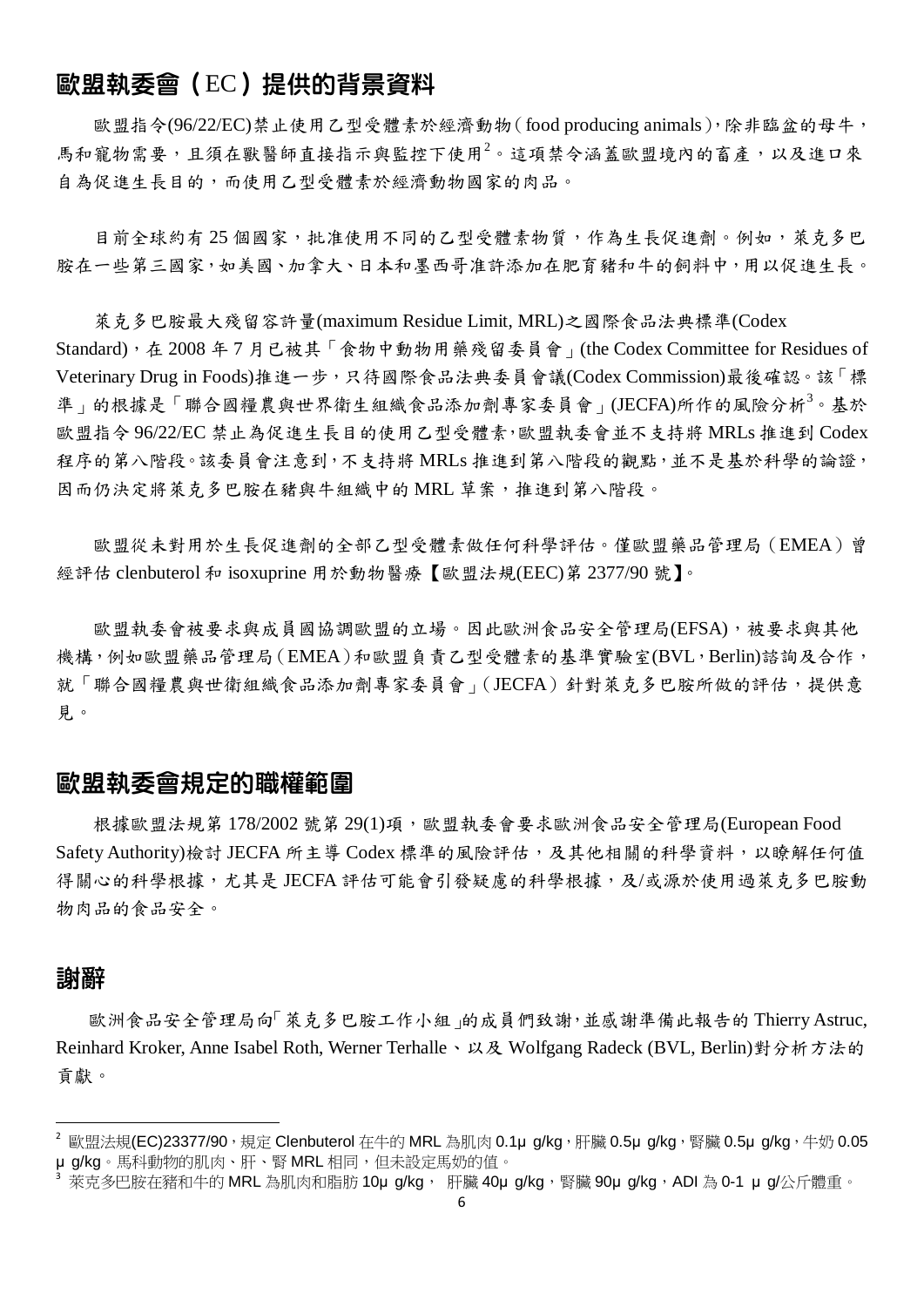# 評估

1. 引言

萊克多巴胺屬於乙型腎上腺素受體促進劑,有些國家允許在飼料內添加,例如,美國允許使用在 豬和牛,以促進增重率、飼料效益以及屠體的瘦肉率。添加劑量為每公斤肥育豬(68-109 公斤)飼料添 加 5-20mg,體重大於 109 公斤的肥育豬添加劑量為每公斤飼料 5-10mg。牛的允許添加劑量每公斤乾 料 10-30mg。用在豬料時,必須標示警語:會增加豬隻發生「倒豬症候群」(downer pig syndrome),又 稱「疲勞豬症候群」(fatigued pig syndrome)的風險。

因為歐盟指令(EC Directive 99/22/EC)<sup>4</sup>根本上禁止使用乙型受體素在經濟動物上,除非是對某些 動物的治療,所以歐盟至今尚未評估萊克多巴胺。

以下的評估,以檢視 JECFA 所做的風險評估為限(參見「職權範圍」)。其他相關問題,尤其是 對標的動物的安全性,以及產品品質的評估,則列為附件。

依據 EFSA 的要求, 萊克多巴胺的製造商(下稱 Notifier, 資料來源)提供了其在申請設定 MRL 時, 呈交 EMEA 的實驗與報告原始資料。

FEEDAP 小組贊同並採納歐盟乙型受體素基準實驗室的初步建議(BVL in Berlin, 2009 年 2 月 4 日),並送 EMEA 進一步諮詢。歐盟動物藥品委員會(CVMP)在 2009 年 3 月 10-12 日召開的 FEEDAP 專家會議中,提出了評論。

2. 萊克多巴胺

外觀為淺灰到乳黃色的固體,化學名為

benzenemethanol,4-hydroxy-alpha-[3-(4-hydroxyphenyl)-1-methylpropylaminomethyl]- hydrochloride (CAS number 90274-24-1, 分子式 C18H23NO3HCl, 分子量 337.85). 在藥理學上屬於醇胺 (phenethanolamine)乙型腎上腺受體促進劑。分子結構如圖(Figure 1. Structural formula of ractopamine hydrochloride)。



### 2.1 代謝

-

以放射線標示的萊克多巴胺,用於研究其在經濟動物(豬:45-90公斤,牛:115-250公斤),以及實 驗動物的代謝。投藥途徑在豬為飼料添加,牛為每日兩次瘤胃灌食(intra-ruminally),劑量在建議量

<sup>4</sup> Official Journal 1.125.23/05/1996 P. 0003-0009.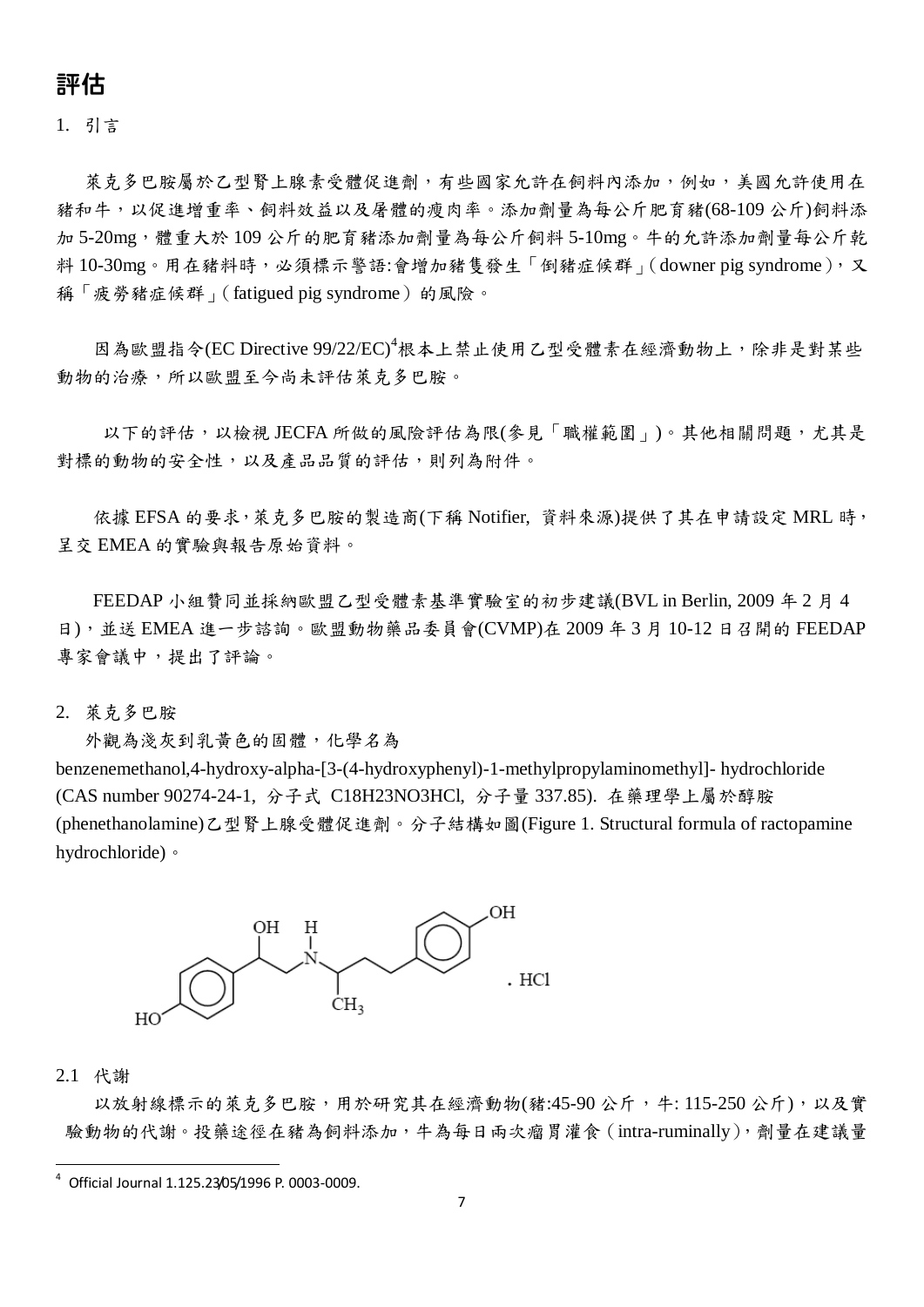的範圍內 (x1 to x2.5)<sup>5</sup>。

2.1.1 標的動物(豬與牛)

以下結論摘要,係根據 3 個豬的實驗<sup>6 7 8</sup>和 4 個牛的試驗<sup>9 10 11 12。</sup>

- (1) 平衡實驗(balance stydy)得知該成分很快速的被吸收、輸送和排除。吸收量的 95%在前 3 日內排出,豬90%、牛55%自糞便中排出,豬10%,牛45%自尿中排出,由顯著的膽汁排出 (biliary excretion)得知第一道的代謝途徑。牛和豬均在4天連續投藥後,達到穩定狀態 (Steady-state)。
- (2) 10%或更少的代謝物,在兩種動物的排泄物和組織中,可確認為萊克多巴胺糖類偶合物 (ractopamine glucuronoconjugates)。代謝物 A 和 B 是以共軛環羥基功能 A 環單葡萄醣醛酸 的相對映組合(分別為RS,SR和 RR,SS)。代謝物 C 相應的立體異構混合物共軛環經基功能 B環,在此兩種動物常見。代謝物D對映立體異構二葡萄糖醛酸結合環A和B,是牛特定的 代謝物。在豬身上分離出兩種極微量的代謝物,但未被鑑定。
- (3) 豬和牛組織中的新陳代謝指標(無停藥期),得知萊克多巴胺及其代謝物(萊克多巴胺偶合物), 在不同組織的分布。游離萊克多巴胺和萊克多巴案偶合物的比例,在牛的肝臟(0.144)和腎臟 (0.136),都比在豬的肝(0.508)和腎(0.306)低,無法萃取的殘留物低於 10%。
- 2.1.2. 實驗動物(大鼠與狗)

以下的摘要結論,係根據4個大鼠的試驗13 14 15 16,以及豬17和牛18的代謝比較試驗。

(1) 快速的吸收、分布和排泄。攝取量的60%由尿液排出,40%自糞便排出,由膽汁排出可知第 一道代謝途徑。

- $\frac{7}{8}$  Original reports/Reference 31B
- $\frac{8}{9}$  Original reports/Reference 32B
- $^{9}$  Original reports/Reference 6B
- $10^{10}$  Original reports/Reference 10B
- $11$  Original reports/Reference 14B
- $12$  Original reports/Reference 16B
- $13$  Original reports/Reference 01B<br> $14$  Original reports/Reference 02
- $14$  Original reports/Reference 02
- $^{15}$  Original reports/Reference 03B
- $^{16}$  Original reports/Reference 08B
- $17$  Original reports/Reference 32A

<sup>&</sup>lt;sup>5</sup> Metabolic studies of ractopamine hydrochloride in the pig, cattle, rat and dog, as well as residue studies in pig and cattle have been performed using either 14C-ractopamine hydrochloride uniformally labelled on the hydroxyphenylethyl (ring A) portion of the molecule, or an equimixture of that labelled compound and 14C-ractopamine hydrochloride uniformally labelled on the hydroxyphenylbutyl part (ring B). Both options proved to be satisfactory to isolate and identify most ractopamine metabolites and to follow the kinetics of residues in tissues. The analysis of both radiolabelled ractopamine

hydrochloride indicated a mixture of about 47-53% of diastereomer couples, RS, SR and RR, SS, the same as in the active substance proposed for use. The radiochemical purity was checked and found acceptable (> 95%, < 5% corresponding to uniform background radioactivity).

 $^{6}$  Original reports/Reference 13B

Original reports/Reference 30A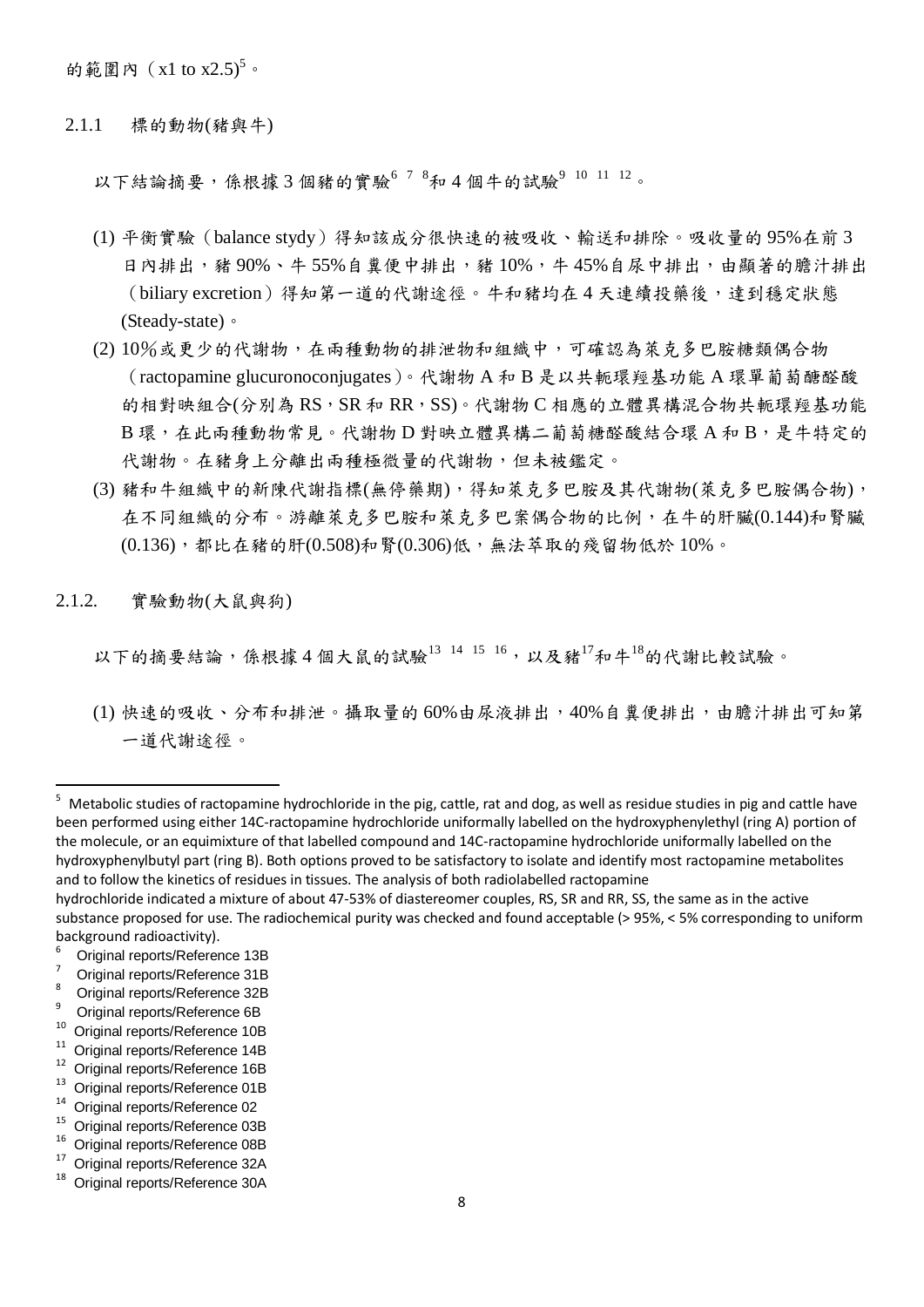(2) 代謝物基本上是萊克多巴胺的偶合物,如硫酸鹽甲酯,葡萄糖醛酸雙共軛(共軛環 A 和 B), 在 B 環的單葡萄糖醛酸,和在 A 環的單硫酸鹽甲酯。

一項犬隻萊克多巴胺代謝物的鑑定試驗<sup>19</sup>,證實其與牛和豬的質性相同。

2.1.3. 靈長類

恒河猴單劑量灌食試驗顯示,由尿液排出的放射性幾乎是糞便的兩倍。猴子排出的模式和狗類 似。相同的排出模式在人類也被觀察到<sup>20</sup>,萊克多巴胺最終以硫酸鹽在環酯 A 環(大部分)和 B 環結 合物排出體外。

#### 2.1.4. 結論

萊克多巴胺代謝作用,在研究標的動物(豬,牛)、實驗動物和人類都相似。

#### 2.2 分析方法

歐盟國家殘留控制計劃(NRCPs),採用歐盟乙型受體素基準實驗室(BVL,Berlin),所編寫「萊 克多巴胺組織殘留控制」報告所用的方法。該報告關於「動物製品萊克多巴胺殘留」的驗證與篩選法, 收錄在附錄 1。

3 藥理學和毒物學研究

所有研究均以鹽酸萊克多巴胺做試驗,在此簡稱為萊克多巴胺。

3.1 基因毒性包括基因突變性

三個突變試驗,以原核生物代謝活化 (metablic activation)與否,分別測試 (Ames 試驗採用 8 株 傷寒沙門氏桿菌, G46, TA1535, TA1537, TA1538, TA98 and TA100, D3052, C3076, 和兩株大腸桿菌, WP2, WP2*uvr*) <sup>21</sup> <sup>22</sup> <sup>23</sup>,結果均為陰性(無致突變性)。**(**以上 **WH** 校對 **20120424)**

真核細胞的試管試驗(小鼠肝細胞非定期 DNA 合成 $^{24}$ 、CHO 細胞染色體畸形試驗 $^{25}$ ),以及幾項活 體試驗(大鼠骨髓細胞基因和微核試驗<sup>26 27,</sup>中國倉鼠骨髓姊妹染色體交換試驗<sup>28</sup>)也都呈現陰性。小 鼠的骨髓細胞微核試驗<sup>29</sup>則出現矛盾的結果(低劑量為陽性,高劑量卻為陰性)。然而,幾個試管試驗 則呈現陽性結果,例如人類淋巴球細胞染色體畸形試驗30 31以及三個大鼠淋巴細胞突變分析試驗32 33

- $^{25}$  Original reports/Reference 62A
- $^{26}$  Original reports/Reference 66A
- <sup>27</sup> Original reports/Reference 68A
- $^{28}$  Original reports/Reference 72A
- $^{29}$  Original reports/Reference 69A Original reports/Reference 60A
- Original reports/Reference 61A

<sup>19</sup>  $^{19}$  Original reports/Reference 07B

<sup>20</sup> Original reports/Reference 19B

<sup>&</sup>lt;sup>21</sup> Original reports/Reference 56A

 $^{22}$  Original reports/Reference 57A

 $^{23}$  Original reports/Reference 58A

 $^{24}$  Original reports/Reference 59A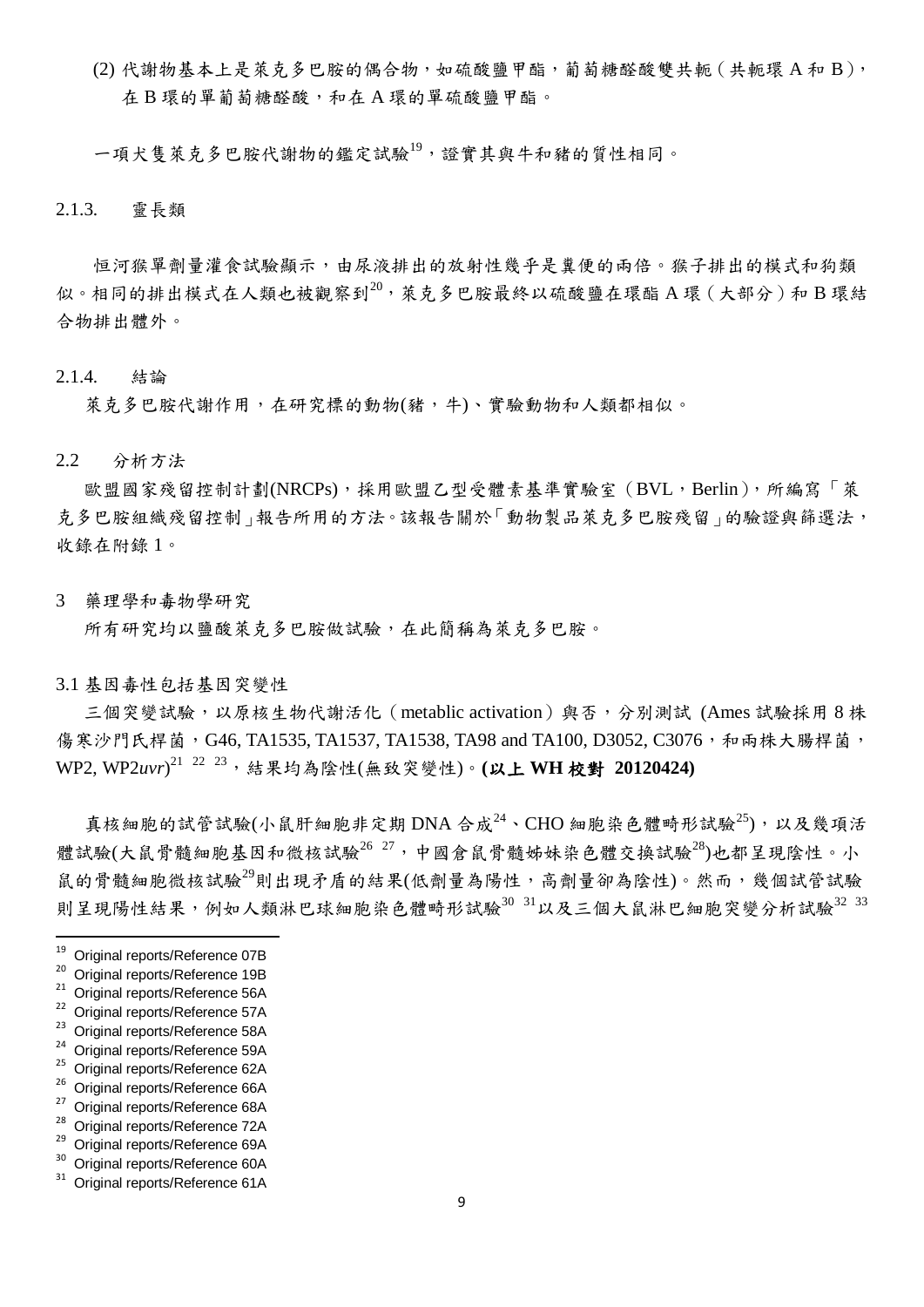中的兩個試驗。

美國及其他國家的 Notifier 提供了有限的證據,表示這些實驗所發現的基因毒性,有可能是因為 「萊克多巴胺-兒茶酚」二次自我氧化機轉產生活性中間物質所致,與天然兒茶酚腎上腺素的基因毒 素類似<sup>34 35</sup>。據此,JECFA 總結萊克多巴胺本質上無論是在試管或活體均不具基因毒性。

FEEDAP 小組認為幾個基因毒性試管試驗的陽性結果值得關切,但必須和致癌性研究的結果一起 判斷(參見 3.2.4 和 3.2.6)。

3.2 實驗動物試驗

3.2.1 急性口服毒性

口服 LD50 (50%動物致死試驗) 劑量在小鼠是每公斤體重 3547-2545mg(公、母) 36, 大鼠為每公 斤體重 474-367mg<sup>37</sup>。

3.2.2 單一劑量試驗

#### 麻醉犬隻靜脈注射給藥**(**試驗 **A)**

以優良實驗室操作試驗(GLP study),靜脈注射萊克多巴胺於麻醉中的狗,評估其血液動力學效應 (hemodynamic effects)<sup>38</sup>。目的是確認在犬隻模型中,以單一劑量 35 微克/公斤體重靜脈注射萊克多 巴胺是否適當。以鹽酸巴比妥麻醉四隻米格魯犬(2 公、2 母),10 分鐘內將萊克多巴胺輸注完畢。投 藥前5分鐘到投藥後39分鐘紀錄各種血液動力學參數。四售狗全數存活,紀錄主要影響為:心跳過 速(心跳增加65%,直到觀察期結束仍升高50%),週邊血管牆張(平均動脈壓較控制組降低大約一半), 總週邊血管阻力一開始下降至控制組的-65%,接下來的30分鐘恢復到-50%。心量輸出增加40%,其 中一隻狗出現心律不整。

#### 清醒犬隻口服投藥 **(**試驗 **B)**

進一步的 GLP 試驗<sup>39</sup>,用清醒犬隻口服萊克多巴胺,以瞭解心血管急毒性。米格魯(4公、4母、 10-19 月大),每公斤體重分別口服 0,2,50 或 125 微克萊克多巴胺。此試驗設計採雙拉丁方陣(double Latin square)以檢驗殘餘影響。紀錄左心室壓力,主動脈血壓,心率和心電圖,用以提供口服萊克多 巴胺影響左心室功能和全身血壓的數據。以第一次誘導的左心室壓力(dP/dtmax)高峰值作為左心室肌

-

Original reports/Reference 8A

<sup>&</sup>lt;sup>32</sup> Original reports/Reference 63A

<sup>&</sup>lt;sup>33</sup> Original reports/Reference 65A

Original reports/Reference 70A

Original reports/Reference 71A

 $36$  Original reports/Reference 39A

 $37$  Original reports/Reference 40A

Original reports/Reference 9A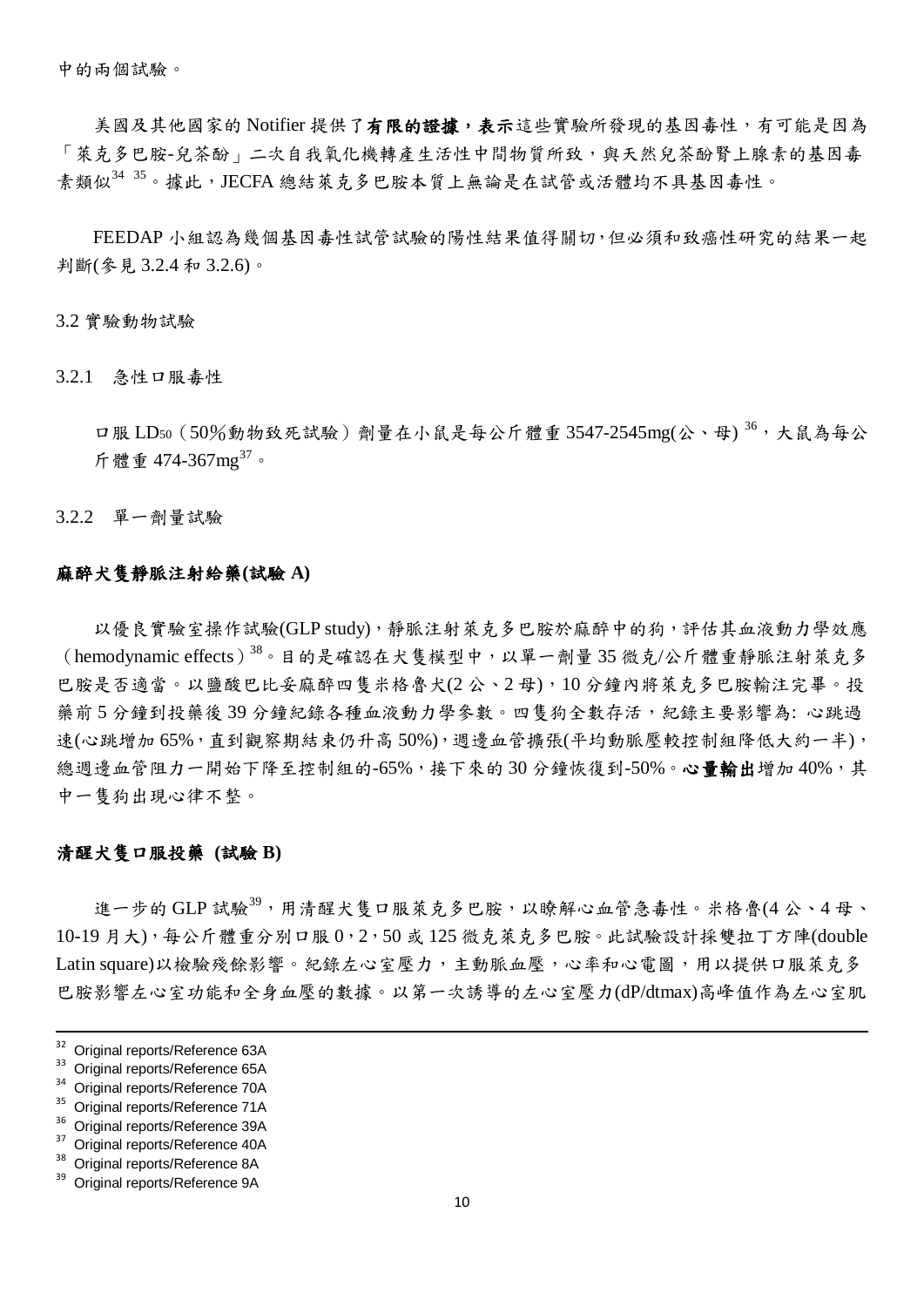力狀態(ventricular inotropic)指數。數據採集系統從主動脈壓訊號導出收縮壓、舒張壓、平均動脈和動 脈脈搏壓。從心室壓訊號測量心跳速率和左心室最終舒張壓。

所有實驗狗全部存活,因拉丁方陣設計,兩次治療間沒有任何殘留。萊克多巴胺造成統計學上顯 著的劑量關係,當劑量在 50-125 微克/公斤體重之間,心跳速率和左心室肌力狀態會跟隨劑量改變。 最大影響發生在投藥後大約兩個小時,中、高劑量分別增加心跳速率每分鐘40和80下。左心室肌力 作用的升高,在服藥後6小時內可以檢測出。劑量在2微克/公斤體重時沒有觀察到顯著的心跳速率 和左心室肌力狀態的改變。血壓下降,包括收縮壓、舒張壓、平均血壓,在 50-125 微克/公斤體重的 劑量投藥後,立即發生,並持續達 6 小時。125 微克/公斤體重劑量引發動脈脈搏壓降低,心電圖分析 結果並未發現任何與處理相關的影響。兩隻狗在 50 微克/公斤體重、7 隻狗在 125 微克/公斤體重的劑 量下,腹部出現輕微的色變(紅斑,Erythema)。2 微克/公斤體重則未檢測出任何顯著的影響。

因為所有測量參數的高變異性,例如動脈收縮壓最低 24.97、最高 285.90,差異達 10 倍以上;在 安慰劑對照組 (placebo group)比較,以基準線和初階 (phase 1) 的效應為例,就樣本數只有8而言 其差異介於-7.34 到 62.16間,,其差異範圍要很大,量測值才會達到統計學的顯著差異。由於缺乏統 計預測力,與臨床相關的效應可能被遺漏,但因未提供臨床相關的閾值(thresholds), β誤差(β error) 的機率無法估算。

總之,在 50和 125 微克/每公斤體重的萊克多巴胺劑量下,會引起犬隻的心跳過速,左心室肌力 狀態上升和全身血壓下降。也就速率增加總伴隨著血壓下降,此心跳速率增加和反射性心跳過速 (reflex tachycardia)一致。此實驗結果和預期的藥理學上血管乙型腎上腺素受器刺激作用,以及伴隨的 血管擴張相關。心跳速率和左心室肌力增加,和已知的心臟乙型腎上腺素受器對心臟組織的主導性影 響一致。Notifier 將 2 微克/每公斤體重,作為「無可觀察危害反應劑量」 (NOAEL)。

#### 麻醉猴子靜脈注射投藥 **(**試驗 **C)**

在符合 GLP 規範下, 用四隻麻醉恒河猴 (兩公兩母), 研究靜脈注射萊克多巴胺對血液動力學 (hemodynamic)的影響 $^{40}$ 。本研究的目的是在確認以靈長類模式測量萊克多巴胺安全性的適切性,特別 是探討萊克多巴胺 35 微克/公斤體重的劑量下,一次靜脈注射對以鹽酸巴比妥麻醉猴子的血液流動力 影響。投藥前5分鐘到投藥後39分鐘紀錄數據。注射後心跳速率增加20%,且持續到整個觀察期, 心量輸出,每次收縮輸出量和主動脈血流高峰值分別增加 35%、14%和 80%。結果顯示恆河猴較清醒 犬隻不敏感。

#### 清醒和麻醉猴子靜脈注射投藥試驗 **(**試驗 **D)**

在符合 GLP 規範下<sup>41</sup>,比較六隻清醒和巴比妥鈉鹽麻醉的恆河猴,分別以靜脈注射萊克多巴胺(35 微克/每公斤體重)的急性心血管反應。在兩個狀態下,注射後心跳速率增加大約40-50%,但在清醒狀 態下很快的恢復,而麻醉狀態下則維持升高,與試驗 C 的發現類似。兩種狀態下注射時收縮壓都增

<sup>&</sup>lt;sup>40</sup> Original reports/Reference 10A

Original reports/Reference 11A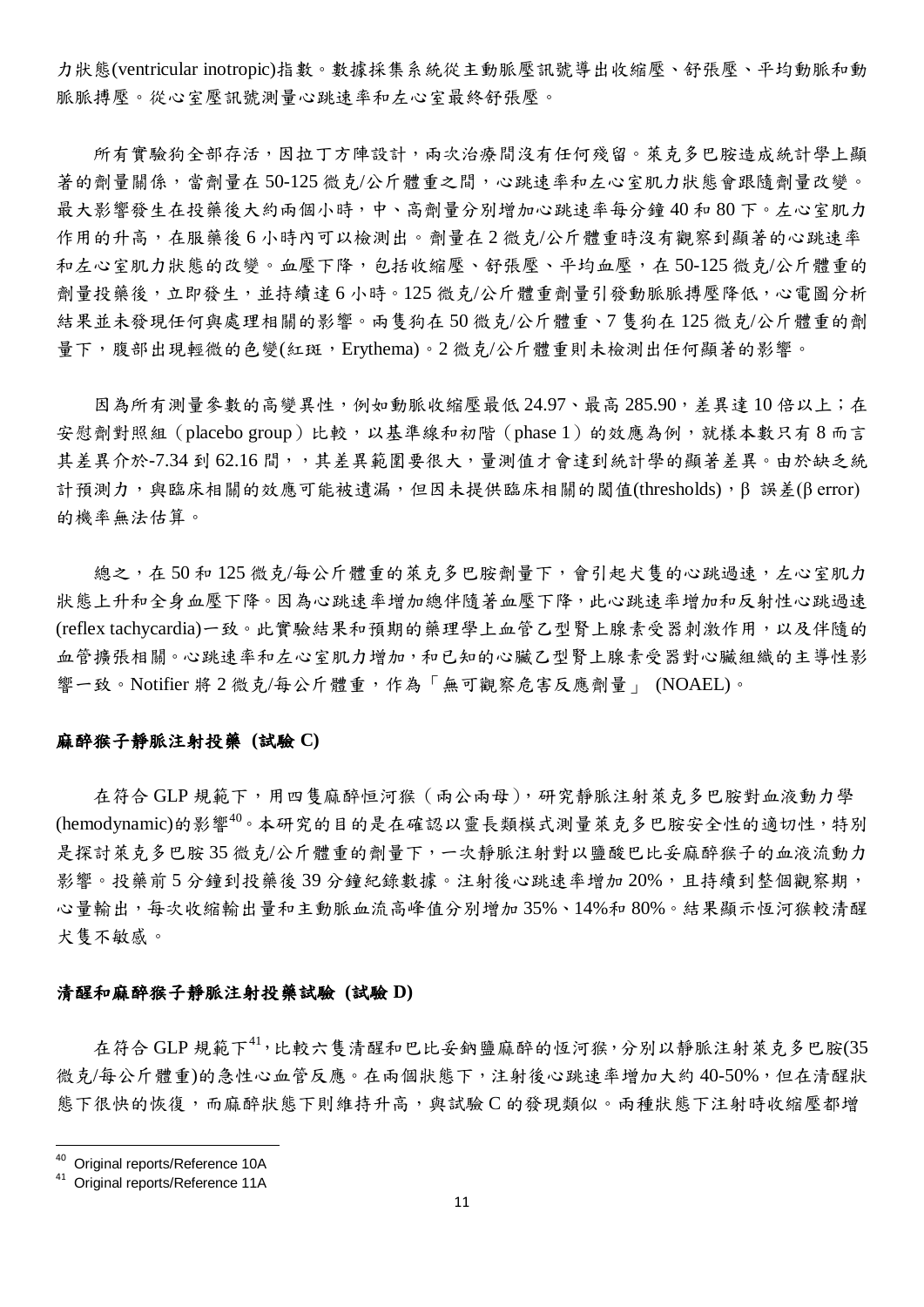加,但清醒狀態在 90 分鐘後降到對照水平,而麻醉狀態的收縮壓在整個觀察期(40 分鐘)持續增高。

舒張壓在麻醉猴子輕微下降,平均動脈壓在注射時維持不變,但這兩個參數在停止注射後 30 分 鐘觀察期內都增高。清醒狀態下的猴子則相反,兩個參數在注射期間上升並達到高峰。基準線值分別 在 30 分鐘的觀測時間達到。數據顯示,麻醉對萊克多巴胺的心血管效應略有影響。

#### **3.2.3** 重複劑量試驗

#### 猴子口服六週試驗 **(**試驗 **E)**

以恆河猴(每個劑量兩種性別各兩隻)試驗灌食萊克多巴胺連續六週,劑量為 0、250、500 和 4000 微克/每公斤體重<sup>42</sup>。常規毒物學觀測終點(end point)並未受到影響。在中-高劑量組,心跳速率在投藥 後立即上升,0.5 小時後達到最高。但心電圖和心臟組織病理維持正常。

連續投藥六週 500 微克和 4000 微克/每公斤體重的猴子,肺部細胞膜的乙型腎上腺素受器密度(公 母總合)減少,具統計學顯著差異。乙型腎上腺素受器數量下降,(對照組的觀察值(264fmol/mg 蛋白 質),中劑量組的 191 和高劑量組的 179 fmol)。低劑量組的乙型腎上腺素受器數量為 250fmol/mg 蛋白 質,與照組無差異。在任何劑量下配體受器(receptors of ligand)的親和力無影響。因為實驗方法的困 難,心臟的乙型腎上腺素受器密度在本試驗中無法確認。

根據心血管影響,和肺乙型腎上腺素受器密度,最低劑量(250 微克/每公斤體重)在此試驗下被確 認為 NOAEL 值。

#### 猴子口服投藥 **90** 天 **(**試驗 **F)**

符合 GLP 規範的重複劑量試驗,與對照組比較,評估清醒恆河猴,亞慢性投藥,125 微克萊克 多巴胺/每公斤體重,對心律和心雷圖波狀的影響 $^{43}$ 。12 售恆河猴,每組公母各3 售,為期90天,檢 測材料製成水溶液,每支動物每日灌食 1.0 毫升/公斤體重含萊克多巴胺的食物。檢測參數包括存活 率、臨床與生理觀察、體重、進食量、心律以及心電圖。整個實驗過程中無觀察到任何不良影響。

#### 猴子口服投藥一年 **(**試驗 **G)**

持續一年的恆河猴(每種劑量公母各4隻)灌食萊克多巴胺試驗,劑量分為0、125、500和4000 微克/每公斤體重四組<sup>44</sup>。除了最高劑量組的體重增加外,常規毒物學參數均未受影響。在中-高劑量 組,藥理學終點受到影響,包括心跳速率增加持續到試驗結束、和心臟重量下降。用心臟(左心室) 和肺組織檢體的細胞膜膜,進行乙型腎上腺素受體結合分析,心臟乙型腎上腺素受器的親和力和數 目,並沒有受到任何劑量萊克多巴胺超長期投藥的影響。只有最高劑量組的肺臟腎上腺素受器的密度

 $^{42}$  Original reports/Reference 13A<br> $^{43}$  Original reports/Reference 47A

<sup>43</sup> Original reports/Reference 47A

<sup>44</sup> Original reports/Reference 12A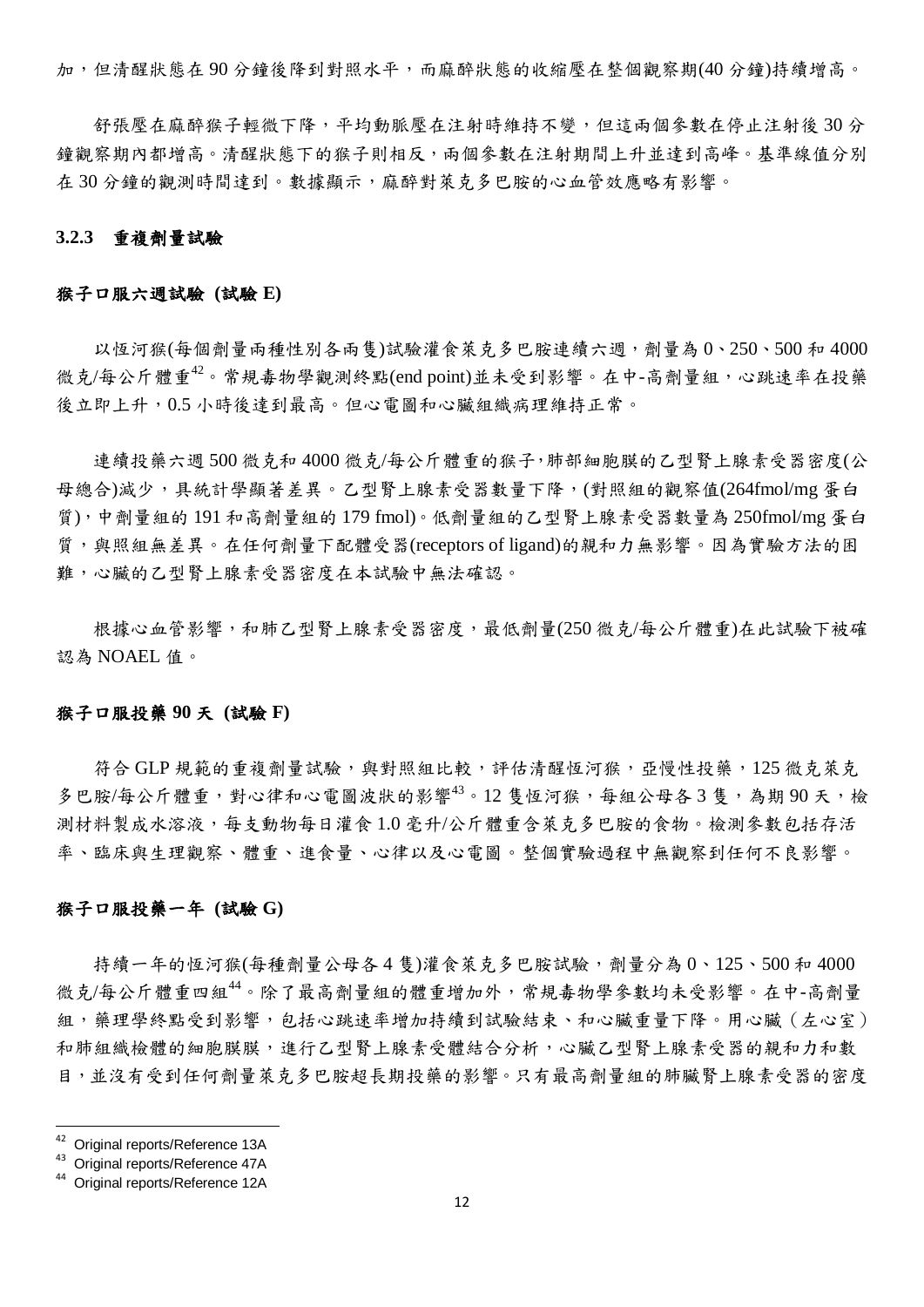顯著下降,和對照組比較約下降 23%(246 比 320 fmol/每毫克蛋白質),但受器親和力並未改變。低劑 量組並未觀察到任何顯著差異(125 微克組 320 fmol/mg 蛋白,500 微克組 316 fmol/mg 蛋白)。根據所 觀察到的效應,此試驗的 NOAEL 值為 125 微克/每公斤體重。

#### 小鼠連續口服投藥 **3** 月 **(**試驗 **H)**

以 B6C3F1 品系小鼠連續餵飼萊克多巴胺3個月,劑量分為 0、25、125 和 1250 毫克/每公斤體 重 4 組,每組公母各 10 隻<sup>45</sup>。在公、母鼠都觀察到,與處置和劑量相關的血液學參數增加:紅血球 數量、血紅蛋白濃度以及血容比均增高。高劑量組的血小板數目減少。臨床生化參數顯示,在高劑量 雄性小鼠,和在中、高劑量雌性小鼠,其尿素氮和膽固醇增加。高劑量雌性小鼠的血清鈉濃度下降, 心臟重量增加,睪丸重量下降,其棕色脂肪在外觀(in gross)和組織病理上均改變。其他器官在組 織病理上沒有影響。上述影響在高劑量組公、母小鼠也出現,某些狀況在中劑量組也會發生。因為睪 九重量發生在所有劑量的公鼠,因此無法訂出公鼠 NOAEL 值,而母小鼠的 NOAEL 值為 25mg 萊克 多巴胺/每公斤體重。

#### 大鼠口服投藥 **3** 個月 **(**試驗 **I)**

以 344 隻 Fischer 品系大鼠連續 3 個月餵飼萊克多巴胺46,劑量為公鼠 0、1.3、13.4、156.8 mg/kg 體重(M),母鼠 0、1.4、15.3 和 156.8 mg/kg 體重(F)。較高劑量組發現體重增重下降,進食量增加。 血液學變化包括紅血球增加、血紅蛋白和血容比增加(公),和血小板減少。臨床生化上,血清三酸甘 油酯(M)和膽固醇(F)下降、血清尿素氮、鉀和鹼性磷酸鹽增加。觀察到子宮、肝臟、睪丸、肝臟和脾 臟重量下降,腎臟重量增加。組織病理學唯一的發現,是棕色脂肪組織微觀變化。上述變化在高劑量 組公、母鼠均可發現,而脾臟重量下降以及棕色脂肪的觀察則在中劑量組也會發生。此試驗得出公大 鼠的 NOAEL 值為 1.3 mg/kg 體重,母大鼠則為 1.4 mg/kg 體重。

犬隻口服投藥一年 **(**試驗 **J)**以米格魯獵犬口服投藥一年,劑量為 0、0.112、0.224 和 5.68 mg/kg 體重 /每天,每日藥量用膠囊分成3份<sup>47</sup>。改變發生在血液學、臨床化學、整體外觀與組織病理,以及只在 高劑量組發生的臟器重量。最高劑量組和中劑量組出現暫時性的皮膚紅斑,而顯著的休息時心動過緩 (resting bradycardia;上午 7:00 餵飼第一顆膠囊前測量),則發生在所有的試驗組、尤其是試驗的前半 期。而最低劑量組在實驗期最後幾乎恢復到正常。因此,此試驗無法得到 NOAEL 值。

#### **3.2.4** 小鼠與大鼠的致癌性**(Carcinogenicity)**研究

以 CD-1 品系小鼠連續口服投藥 21 個月試驗<sup>48</sup>), 劑量 0、0.02、0.1 和 0.6%飼料濃度,換算成每 日投藥量為公鼠 0、25、130、840mg/每公斤體重/每日, 母鼠 0、35、175 或 1085mg/kg 體重/每日。 最高劑量組觀察到因心肌病變引發的死亡率升高。體重(公鼠)和飼料效益下降。甚至在最低劑量組, 出現子宮肌肉增生和子宮肌瘤。因此,此試驗無法得到 NOAEL 值。根據子宮肌瘤發生率比對照組高 5%,以及 95%的信度限制,計算出基準劑量(benchmark dose)為 201mg/kg 體重。

 $45$  Original reports/Reference 44A

<sup>46</sup> Original reports/Reference 45A

<sup>47</sup> Original reports/Reference 46A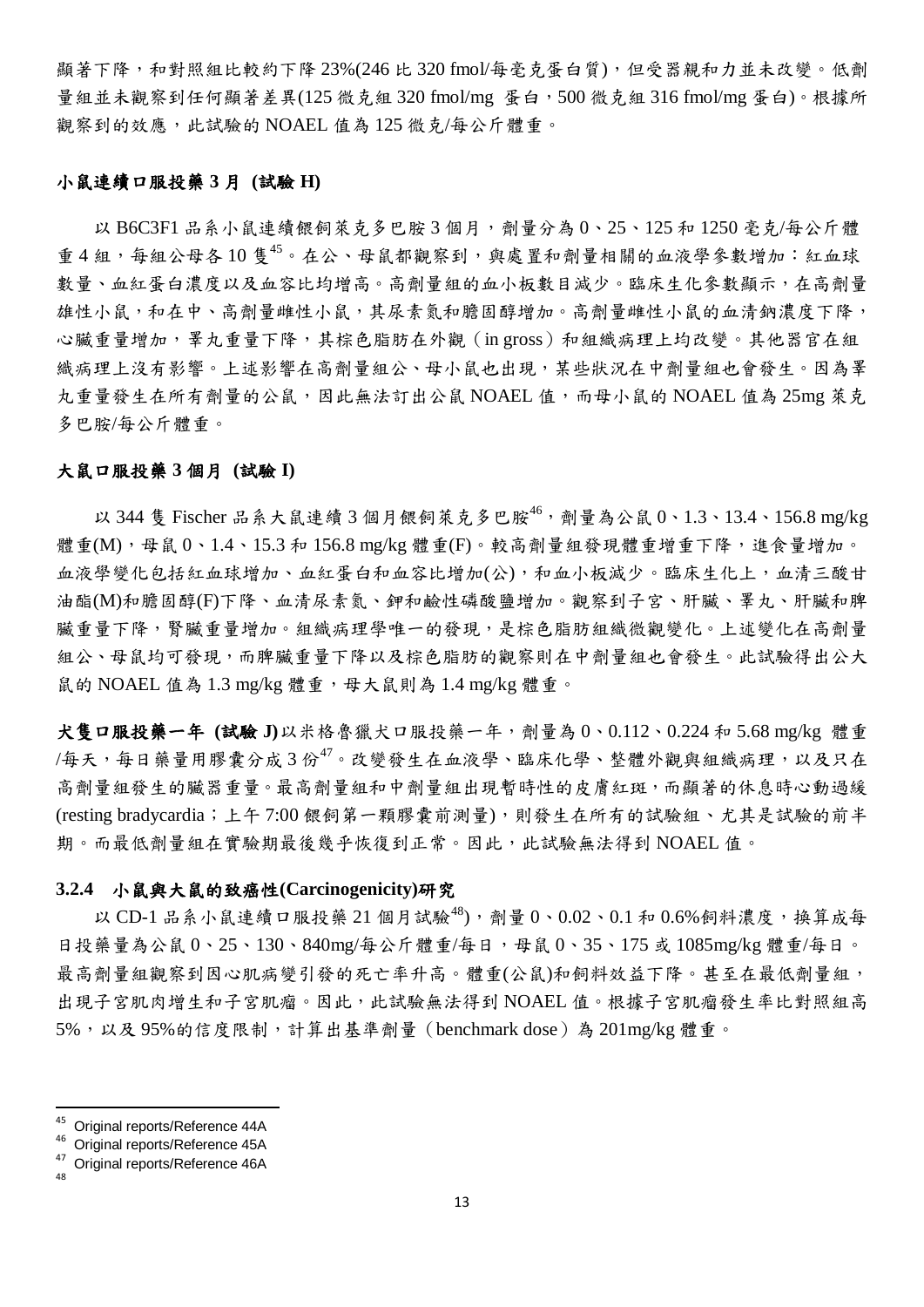以 Fisher 大鼠試驗投藥兩年 $^{49}$ , 每組公母各 60隻, 劑量為 0、2、60、200或 400(此組只有母鼠)mg/kg 體重。最高劑量組公母鼠存活率顯著增加。此影響與萊克多巴胺的乙型腎上腺受體素功能一致,包括 體重以及飼料利用率下降,或許可以說明存活率上升的原因。觀察到子宮韌帶增生和肌瘤,以及在公 鼠引發心肌病變。NOAEL 值針對子宮肌瘤為 60mg/kg 體重,心肌病變為 2mg/kg 體重。

JECFA 注意到誘發大鼠和小鼠初期良性肌瘤似乎是乙型腎上腺素受器促進劑的一般特性。如同 已知的其他乙型腎上腺素受器促進劑試驗,同時投與乙型腎上腺素受器阻斷劑 propranolol 就可以預 防此腫瘤的發生。因此委員會認為,萊克多巴胺不是直接致癌物,誘導子宮肌瘤並不是具閾值的遺傳 基因毒性效應,並總結所有大鼠和小鼠的長期毒力試驗,所觀察與投藥相關的影響,均係萊克多巴胺 之乙型腎上腺素活性引發。

#### **3.2.5** 生殖毒性,包括致畸胎性

以大鼠【Crl:CD(SD)】品系做兩代(two-generation)試驗 $^{50}$ ,測試生殖力毒性,包括第二代(F2)的致 畸胎性。投藥劑量為 0、2、20、200 或 2000 mg/kg 飼料,等同於 0、0.15、1.4、15 和 160 mg/kg 體 重(公鼠)。預產期前母鼠測試項目平均值和同組的公鼠相近。預產期前母鼠測試項目平均值為懷孕後 期的 2.6 倍。父母代每劑量組有 25 隻鼠,在最高劑量組觀察到 6 項與投藥相關的影響,顯示具對父 母代毒性(死亡率增加)和對胎兒的毒性(死亡率增高、身體結構不正常和生長遲緩)。體重和增重的抑 制發生在 F<sup>0</sup> 和 F1 公鼠以及 F1 母鼠在 2000 mg/ kg 飼料組。F1 公鼠以及最高劑量組飼料消耗量明顯 的被抑制。

母親與胎兒的 NOAEL 值為 200mg/kg 飼料,等同於大約 15mg 萊克多巴胺/每公斤體重。基於這 些發現(觀察到致畸胎性證據),以第二種動物試驗致畸胎性是不需要的。

#### **3.2.6** 總結實驗動物藥理學和毒力學試驗

一組藥理學試驗用來描述萊克多巴胺在不同種動物的藥理學特性。大多數試驗的目的在於鑑定藥 理學的「無觀察反應劑量」(no-observed-effect-level)。表一和表二總結這些試驗的主要結果。

FEEDAP 小組從試驗 A 做出結論,心跳過快和週邊血管擴張是可預期的藥理作用。犬隻模式可 顯示乙型腎上腺素受器促進劑的藥理性質。儘管數據的統計預測力有限,FEEDAP 小組總結試驗 B 的結果, 其 NOAEL 值為 2 微克/每公斤體重。

比較狗和猴子的試驗數據(表一,試驗 B;表二,試驗 G和表三,試驗 J),顯示狗對萊克多巴胺(乙 型腎上腺素物質)較敏感。然而,試驗 B (NOAEL 值 2 微克/kg 體重) 的關鍵急性劑量, 有很寬的劑量 間隔(dose intervals),,下一個劑量為 50 微克/kg 體重,更高的 NOAEL 值不會被確定排除。但是,萊 克多巴胺在未發生皮膚紅斑的狀況下,會引發猴子的心臟刺激(cardiostimulation,試驗 J),以及狗的 臨床性狀心臟毒性。基於此,JECFA 認為猴子的心血管反應有別於狗,但 FEEDAP 認為並無足夠數

 $\frac{1}{49}$ 

<sup>50</sup>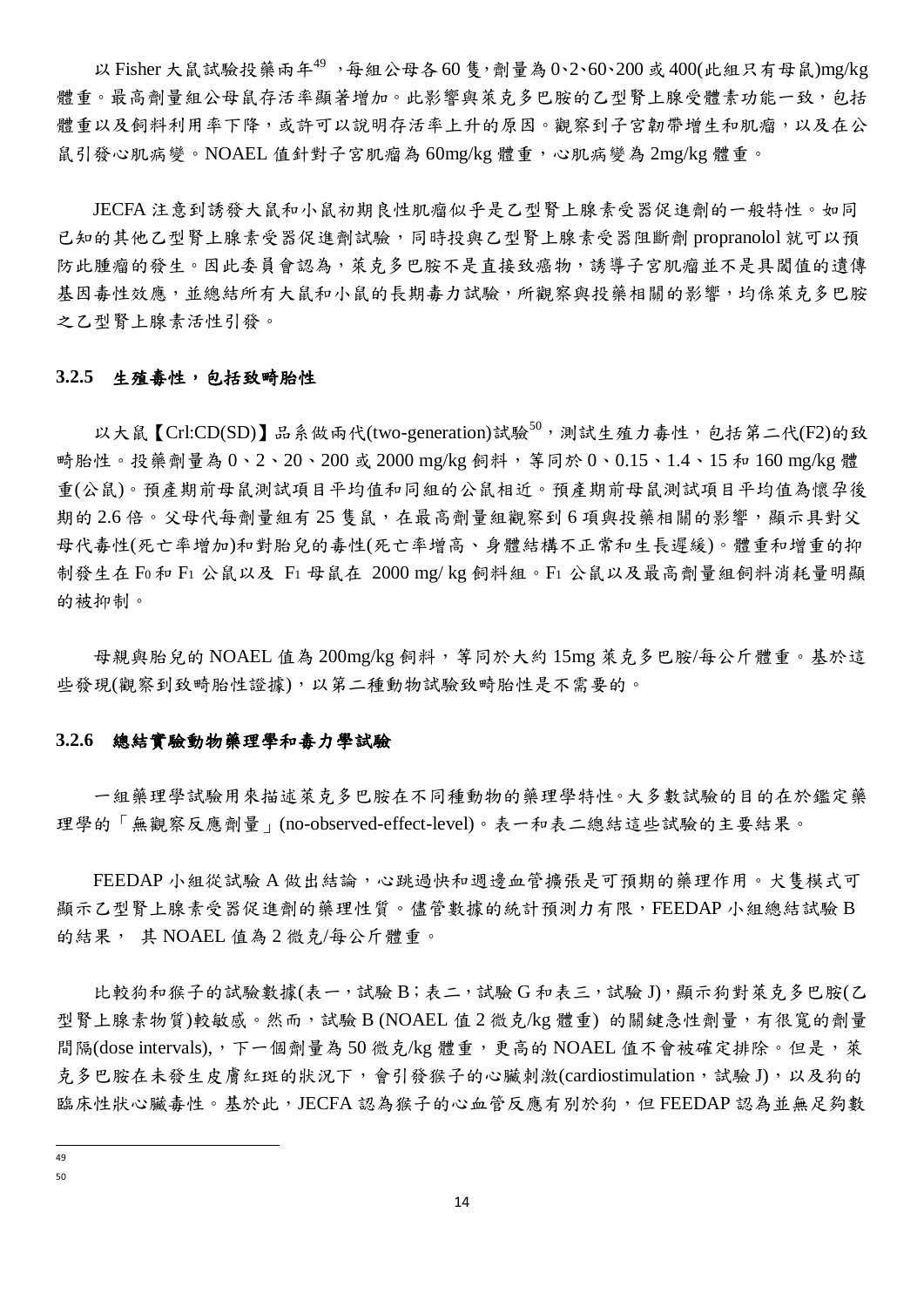表一,一次投藥試驗,藥理學終點

| 試驗                  | $\mathbf{A}$                                        | B                       | $\mathsf{C}$                                | D                                             |
|---------------------|-----------------------------------------------------|-------------------------|---------------------------------------------|-----------------------------------------------|
| 動物                  | 狗                                                   | 狗                       | 猴子                                          | 猴子                                            |
| 試驗條件                | 麻醉狀態                                                | 清醒狀態                    | 麻醉狀態                                        | 清醒/麻醉<br>狀態                                   |
| 動物數                 | 2母,2公                                               | 4母、4公                   | 2母、2公                                       | 3母、3公                                         |
| 投藥途徑                | 靜脈注射                                                | 口服                      | 靜脈注射                                        | 靜脈注射                                          |
| 劑量(微克/kg 體重)        | 35                                                  | 0, 2, 50, 125           | 35                                          | 35                                            |
| 終點影響<br>增加+<br>減少-  | 心跳過速<br>$+$<br>血管擴張<br>$+$<br>週邊血管阻力<br>心輸出量<br>$+$ | 心跳<br>$+$<br>主動脈壓<br>血壓 | 心跳過速 +<br>血管擴張<br>週邊血管阻力 -- 週邊血管阻<br>心輸出量 + | 心跳過速<br>$+$<br>血管擴張<br>力 --<br>心輸出量<br>$^{+}$ |
| NOAEL(微克/kg 體<br>重) | 無                                                   | $\overline{2}$          | 無                                           | 無                                             |
| 紀錄                  | 預期的藥效作用                                             |                         | 預期的藥效作用                                     | 麻醉輕微<br>影響心血管<br>效應                           |

以藥理重複劑量試驗法得出的 NOAEL 值,不能視為決定每日容許攝取量(Acceptable daily intake, ADI)的基礎。因為肺部乙型腎上腺素受器的減敏調節已被觀察到(表 2,試驗 E 和 G),或至少藥物 劑量與時間的應變性,以及乙型腎上腺受器的型態分析(speciation)尚未建立。考慮減敏調節,萊克 多巴胺 35 微克/1kg 體重,一次投藥,在兩個猴子的試驗中呈現為「有效劑量」,但 125 微克/kg 體重 的萊克多巴胺在90天和1年的試驗中,卻未出現相同的參數變化;雖然投藥途徑不同,一次投藥為 靜脈注射,重複投藥為口服(灌食),但口服投藥經小腸會快速且幾乎完全吸收。一年犬隻試驗(J)中的 下半年,在 112 微克/kg 體重的給藥狀況下,休息期心跳過慢症狀會部分消失,可以認為是簡敏調節 的另一個證據。

JECFA 還指出這兩個猴子的試驗,低估了萊克多阿胺誘導的乙型腎上腺素受器敏感鈍化 (desensitization)。但 JECFA 結論卻聲稱'在無影響劑量(NOEL)下,不會發生誘導乙型腎上腺素受器敏 感鈍化,因為在此劑量下乙型腎上腺素活力幾乎不存在。FEEDAP 專家小組並不認同這個結論,因為 500 微克劑量的長期試驗(G),未見受器密度降低,並不能排除短期的短暫變化,如同在 6 周的試驗 所見(E)。這可能會影響 NOAEL 值,只是尚未觀察到受器密度降低。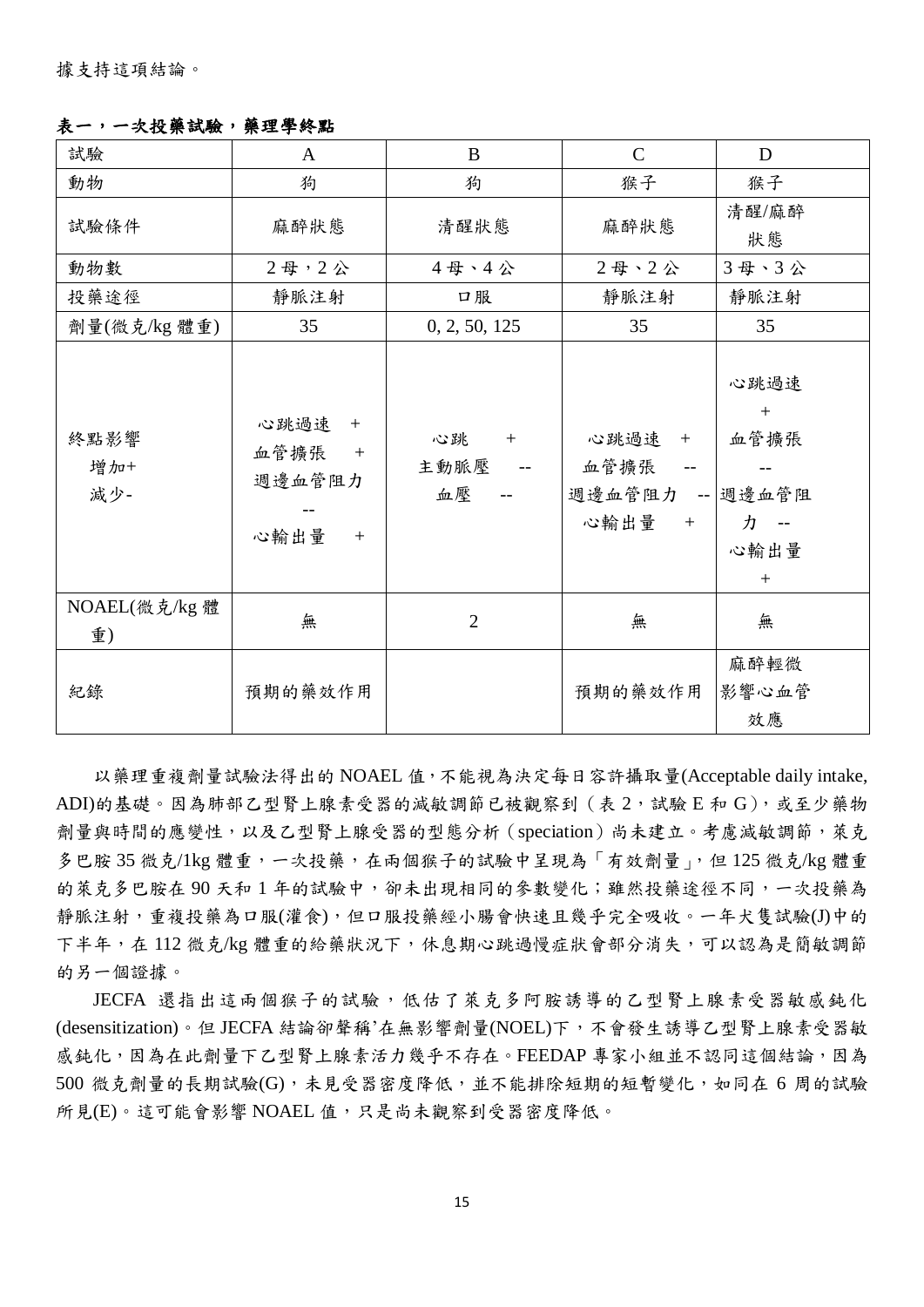## 表二,重複投藥試驗,藥理學終點。

| 試驗                 | E                                  | $\mathbf F$  | G                                       |
|--------------------|------------------------------------|--------------|-----------------------------------------|
| 動物                 | 猴子                                 | 猴子           | 猴子                                      |
| 動物數                | $84$ , $84$                        | $6$ 母、 $6$ 公 | 16母、16公                                 |
| 投藥途徑               | 口服                                 | 口服           | 口服                                      |
| 劑量(微克/kg 體重)       | 0, 250, 500, 4000                  | 0, 125       | 0, 125, 500, 4000                       |
| 試驗期                | 6週                                 | 90天          | 一年                                      |
| 終點影響<br>增加+<br>減少- | 心跳速率 +<br>肺受器密度當劑量為<br>500和4000 -- |              | 心跳速率 +<br>心臟重量 --<br>肺乙型受器<br>當劑量為 4000 |
| NOAEL(微克/kg 體重)    | 250                                | 125          | 125                                     |

以消費者的假設性風險評估而言,急性藥理實驗的數據比較適合反映消費者吃下一次含萊克多巴 胺食物後會發生的狀況。由表一與表二的比較可知,急性反應的劑量比重複投藥試驗的低劑量低

毒理學試驗總結於表三。毒理學試驗所得的 NOAELs 終點值,相對高於藥理學試驗所得的終點 值。毒性試驗所觀察到的影響,例如生命特徵的改變(心跳速率、血壓)、乙型受器密度以及相關的病 理發現,大多和藥理作用有關。

睪丸重量下降是經濟動物使用乙型受體素後常見的影響(Blanco et al. 2001),FEEDAP 小組還指 出,乙型腎上腺素藥物所引發的子宮收縮抑制劑效果,尚未被考慮是毒理學研究的終點

## 表三,重複投藥試驗,毒理學終點

| 試驗              | H                |                                                  |                       |  |
|-----------------|------------------|--------------------------------------------------|-----------------------|--|
| 動物              | 小鼠               | 大鼠                                               | 狗                     |  |
| 動物數             | 每個劑量公母各10隻       | 每個劑量公母各20隻                                       | 每個劑量公母各4隻             |  |
| 投藥途徑            | 口服               | 口服                                               | 口服                    |  |
| 劑量(毫克/kg 體重)    | 0, 25, 125, 1250 | 公鼠 0, 1.3, 13.4, 152.9<br>母鼠 0, 1.4, 15.3, 156.8 | 0, 0.112, 0.224, 5.68 |  |
| 試驗期             | 三個月              | 三個月                                              | 一年                    |  |
| NOAEL(毫克/kg 體重) | 25 mg(只有雌性)      | 公鼠1.3,母鼠1.4                                      | 無                     |  |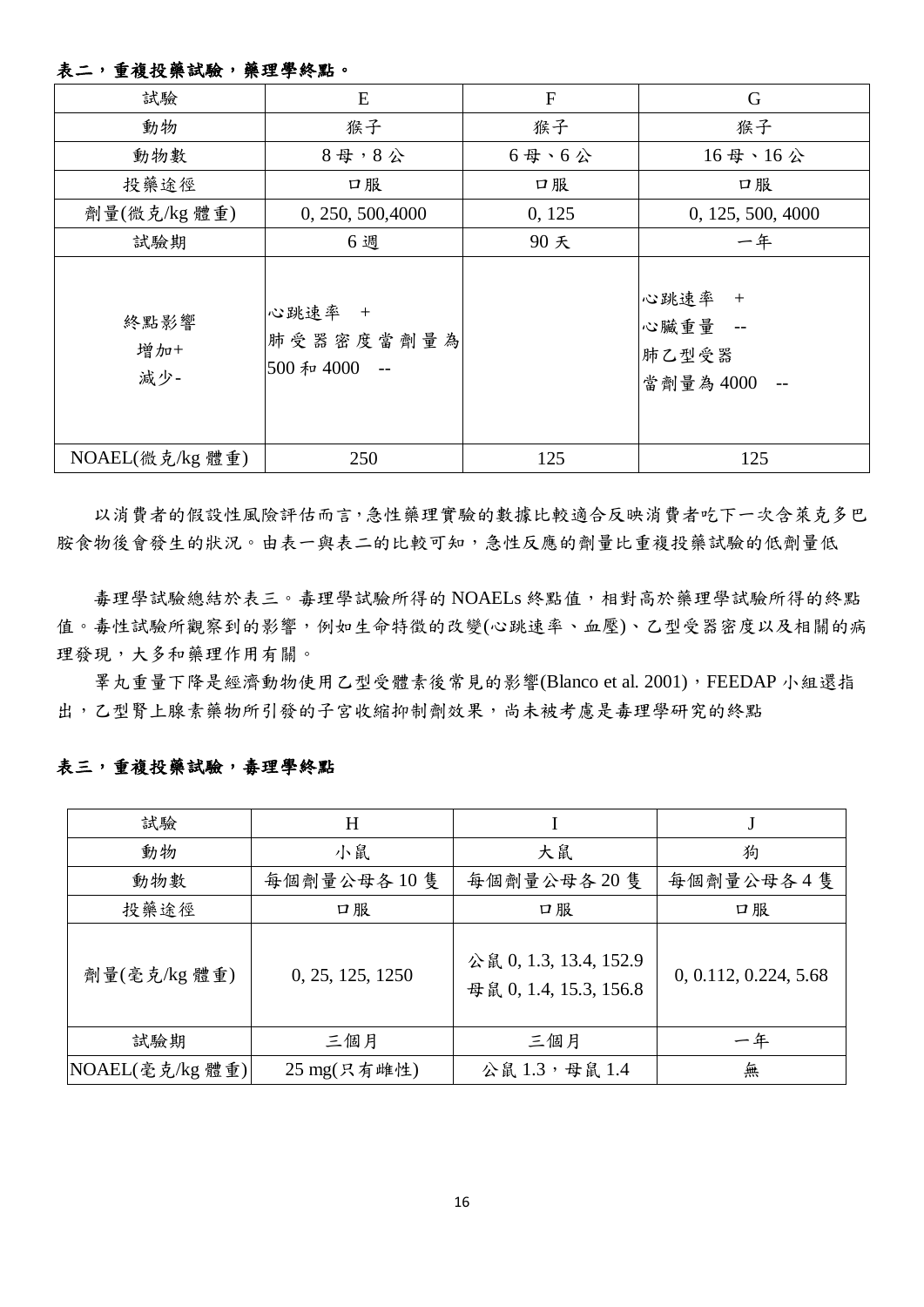|    | 所有公鼠睾丸重量降低  | 所有試驗組在試驗期 |
|----|-------------|-----------|
| 紀錄 | 所以無法建立NOAEL | 前半年均發生    |
|    | 值           | 夜間心跳過緩    |
|    |             |           |

FEEDAP 小組,採用 JECFA 和 FDA 的意見 (FDA, 1999),感為萊克多巴胺不是直接致癌物, 其對子宮肌瘤的誘導是非基因毒性的閾值。也總結認為,在小鼠和大鼠的長期毒性研究中,所有與投 藥相關的影響,係由由萊克多巴胺乙型腎上腺素活性引起。相關的乙型腎上腺素受體促進劑的試驗結 果(Jack et al., 1983; Gibson et al., 1987; Gopinath et al., 1987)可以支持這個結論,如果同時投與腎上腺 素乙型受器阻斷劑,就可以阻斷這些影響。

為期兩年的大鼠試驗,以導致心臟病變為毒理終點,得出 NOAEL 值為 2 mg/kg 體重。雖然無法 得出雌性小鼠的 NOAEL 值,但總結慢性毒理學試驗得出的 2 mg/kg 體重,可視為兩個性別的 NOAEL 值,因為計算出來的雌鼠基準劑量要比此劑量高出許多(201 mg/kg 體重)。FEEDAP 小組總結所有研 究結果,萊克多巴胺不會導致基因突變,不至於帶給食用者致癌風險。因為從實驗動物所得到的 NOAEL 值範圍太廣,和 JECFA 一樣,FEEDAP 認為現有的關於人的研究數據,才是評估消費者安全 的關鍵(參見 3.3.)。

## **3.3** 在人體內的觀察:萊克多巴胺對心血管的影響

#### **3.3.1** 研究設計

本研究<sup>51</sup>是為了瞭解心血管功能與劑量影響之間的關係,以便提供無影響劑量(NOEL)的估計值。 本研究為開放標籤(open lable)試驗,由六位健康男性自願者分別服用安慰劑以及 5、10、15、25 和 40 毫克(mg)五種不同的萊克多巴胺劑量,在每一劑量間有 48 小時藥物排除期(washout period)。

受試者的年齡介於 19 到 26 歲間(平均為 23.5 歲),體重介於 66.4 公斤(兩次測量的平均值)至 79.6 公斤間(平均為 75.3 公斤)。以體重為基準,萊克多巴胺之劑量介於每公斤 66 至 529 微克之間 (以個 人為基準,則每公斤為 63 至 590 微克之間)。

每次服藥後,受試者經超音波都卜勒(Echo-Doppler)心電圖監控,並測量生命跡象(心跳與血壓)。 此外,在最高的 40 毫克劑量服用後,也記錄其藥物動力學指數(pharmacokinetics)。以下 14 種藥效學 (pharmacodynamic)指標,是在服藥前2小時與1小時,以及服藥後每小時持續7小時間(從一服藥後 即刻開始)所做的評估:

- 生命跡象(收縮壓與舒張壓、心跳)
- 收縮壓間隔(QS2):定義為完整電性機械收縮(total electromechanical systole),從心電圖上 QRS 波群 的開始,直到由都卜勒主動脈流測定出的主動脈瓣膜關閉時間為止

 $51$  Original reports/Reference 37A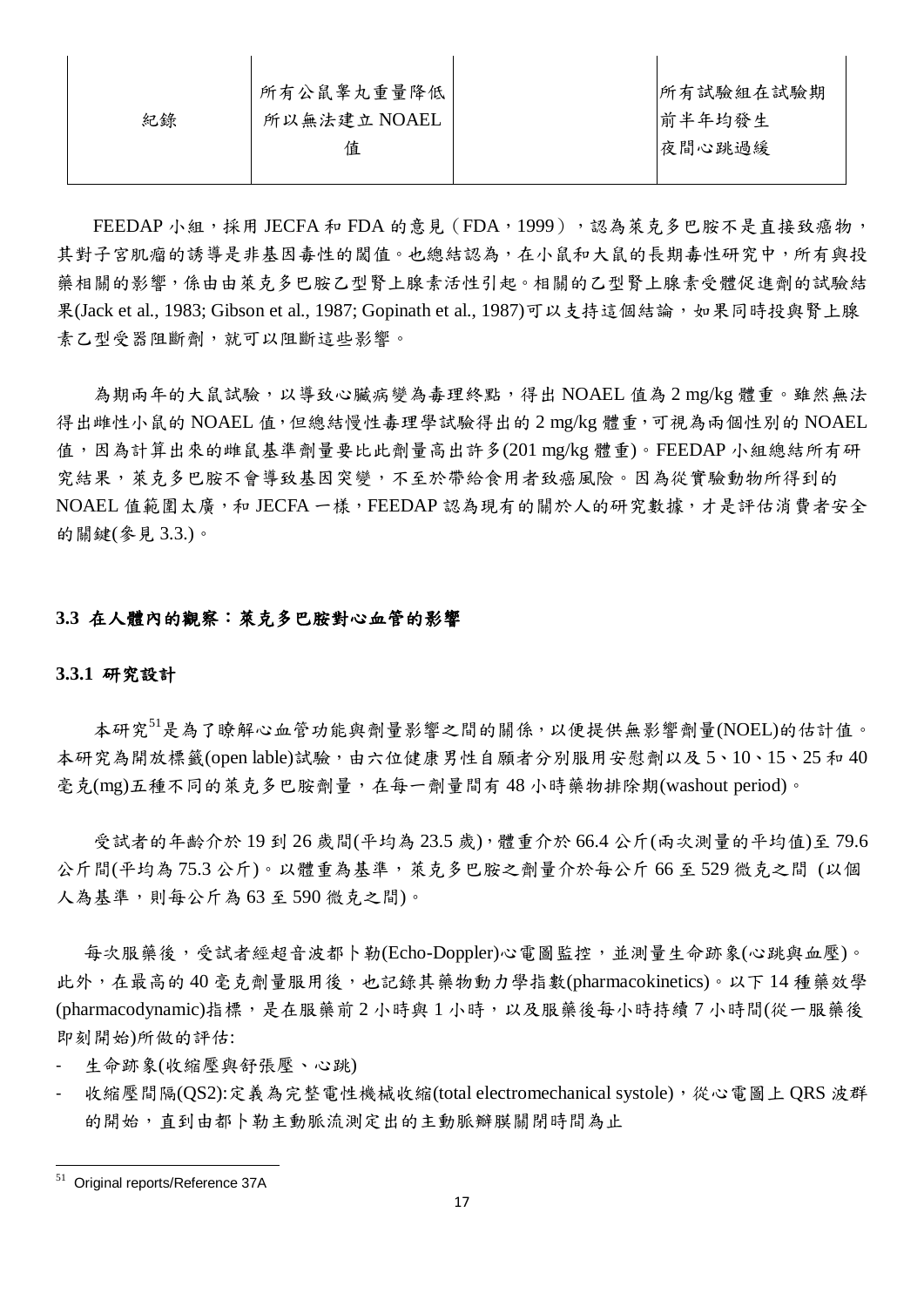- 收縮壓間隔(I),校正後的收縮壓間隔,考慮心跳率而使用 QS2(收縮壓間隔)+1.2HR(心跳率)的公式 校正
- 心肌纖維短化最大值: 由單象超音波測定
- 周圍心肌纖維短化的最大速度(VcFc): 由 M-mode 超音波所測定
- 收縮末期體積(ESV): 由 M-mode 超音波所測定
- 舒張末期體積(EDV): 由 M-mode 超音波測定
- 心臟輸出量(CO): 由超音波都卜勒 2D 主動脈瓣評定以及都卜勒主動脈血流的測定為準
- 左心室射血時間(LVET): 當血液從心室擠壓至動脈系統的收縮期,測量主動脈血流開始至結束的 時間,由超音波都卜勒測定
- 左心室射血時間(I): 考慮心跳率而使用 LVET(左心室射血時間)+1.1HR(心跳率)的公式校正
- 前射血期間(PEP): 從心室去極化到左心室射血開始前的期間,由超音波都卜勒對主動脈血流的測 定為準
- 心跳率校正後的 QT 波間隔(QTc): 由電腦化的心電圖所計算而來,或用 QT⁄√RR(RR 為從一組 QRS 波群的開始至下一組 QRS 波群開始前的時間間隔)的公式計算得知

受試者持續在研究人員的監控中以避免不良反應發生。

為進行藥物動力學的評估,在研究的第 11 天為了臨床實驗而抽血(在服用 40 毫克的劑量後)。10 份 10 毫升的血液樣本在服用 40 毫克的萊克多巴胺劑量前就已取得,以及在以下的服用後時間分別取得: 0.5、1、2、3、4、5、6、7、8、12 和 24 小時後。針對這些樣本中的血漿,化驗萊克多巴胺濃度。

就以上所述各種藥效學指標,其最大反應值 (定義為服用後一小時的值)與,與基準點間顯現出 差異,基準點是以服藥前平均值計算。

#### **3.3.2** 研究設計的評論

以上研究原本設計為「先驅實驗」(開放標籤),以建立劑量-效應值(dose-effect responses)供選擇 適當劑量,俾便進行後續較大規模的「雙盲」(double-blinded)試驗。其目的不是為了確定「無影響 劑量」。以此目的所做試驗得到的數據,將無可避免曝露試驗的弱點與不確定性,因此也限制了實驗 的結論推斷。缺乏雙盲設計來避免「安慰劑效應」(placebo effects)的試驗會有所偏差。

本研究的樣本數量無法提供足夠的統計檢定力(statistical power),以辨別可達統計上顯著差異的 臨床相關反應。根據 FEEDAP 對檢定力的計算,要在統計顯著 p=0.05 的標準上,能辨別出心臟輸出 10%變化的檢定力不到 20%,在一般檢定力 80%的情況下,要能辨別出這種變化至少需要大約 60人 的樣本數量。針對心跳指標,在現有的樣本數量下,必須要將心律增加 20%的變化才視為統計上顯著 差異的情形下,才會有 80%檢定力。

在 14 種實驗終點中,許多指標的選擇式次發於心率變化的指標(收縮壓間隔、左心室射血時間、 前射血期間)。這些指標只能說明心跳產生了變化,但無法明確指出萊克多巴胺直接對心跳速率或肌 肉收縮的作用,因此這並不是最敏感的檢測方式。此外,為何會把 QT 波間隔(QTc)加入分析中的意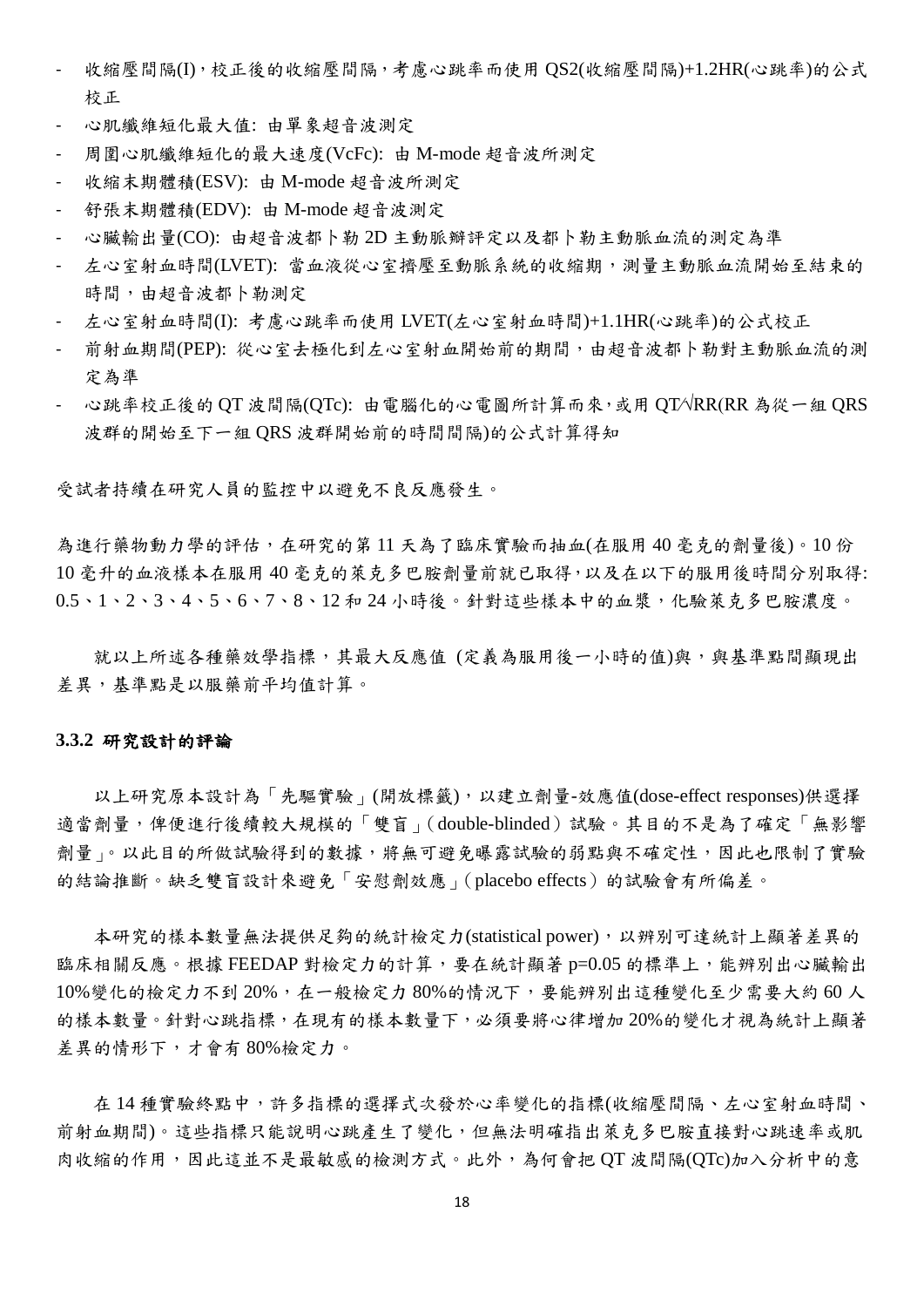義也不清楚。

除此之外,這些指標只局限於萊克多巴胺對心血管的影響。因此無法含括所有乙型腎上腺素受 體,受到刺激後所產生的影響。唯一藉由心跳與血壓指標能說明在心臟以外的影響,是透過乙一型刺 激後腎臟所產生的變化(腎激素的增加導致醛固酮的增加以及血管收縮,血管收縮後也因此導致血壓 上升),以及透過乙二型受體所產生的血管變化(血管舒張和血壓下降)。

其他透過乙型腎上腺素刺激所表現出來在心臟以外的影響,並無法再此實驗的收集數據中呈現出 來。跟其他影響一樣,這些都是對新陳代謝指標(血糖、游離脂肪酸)、肌肉顫動、行為(坐立不安、憂 慮、焦慮)以及支氣管過度敏感等所產生的影響。

在藥物動力學研究(40毫克萊克多巴胺)中,可能因為第一個小時內的檢測不足,以至於其間血漿 中萊克多巴胺濃度的上升(因而顯示其吸收力)的測量值,未達可供分析程度。

#### **3.3.3** 研究結果

根據研究的分析,研究期間並未出現嚴重不良反應事件。五號受試者在接受 40 毫克萊克多巴胺 劑量前,就因為不良事件而退出研究(感受到心跳加速與心跳重擊)。所有報告中的非嚴重性不良事件 都被認為是輕微或中等。在 0、5 與 10 毫克劑量服用後沒有任何不良事件。在服用 15、25、40 毫克 的劑量後,有9例感受到心跳加速,5例感受到心跳重擊。

原報告中的主要發現如下: 因劑量產生的心量變化在服用萊克多巴胺後的一小時內出現,在下一 劑量前逐漸回到基準線。5 毫克的劑量沒有產生明顯的心血管反應,10 毫克時有觀察到輕微的作用。 在 15、25 與 40 毫克時,心跳分別提升到大約每分鐘超過對照組 20、30 與 50 下,心跳輸出則分別增 加大約 35%、55%與 90%。在同一劑量時,機電收縮分別縮短了大約 10%、14%與 19%。收縮壓隨著 劑量增加而升高。相較於在猴子與狗身上觀察到的血管舒張作用,萊克多巴胺沒有改變人的舒張壓。

在表四中,摘要列出本研究在使用標準毒物學模型,參數各自獨立計算所得每個變項的「無影響 劑量」:

## 表四**:** 在健康人類自願者口服萊克多巴胺劑量後之心血管作用的「無影響劑量」

#### **(**從研究報告中節錄**)\***

| 指標                     | 無影響劑量  | 無影響劑量       |
|------------------------|--------|-------------|
|                        | (毫克/人) | (微克/公斤體重)** |
| 機電收縮壓(和心跳率校正後的收縮壓間隔)   | 5      | 71          |
| 左心室射血時間(和心跳率校正後的 LVET) | 5      | 71          |
| 周圍纖維短化的最大速度            | 5      | 71          |
| 心跳率                    | 10     | 143         |
| 收縮末期體積                 | 10     | 143         |
| 收縮壓                    | 10     | 143         |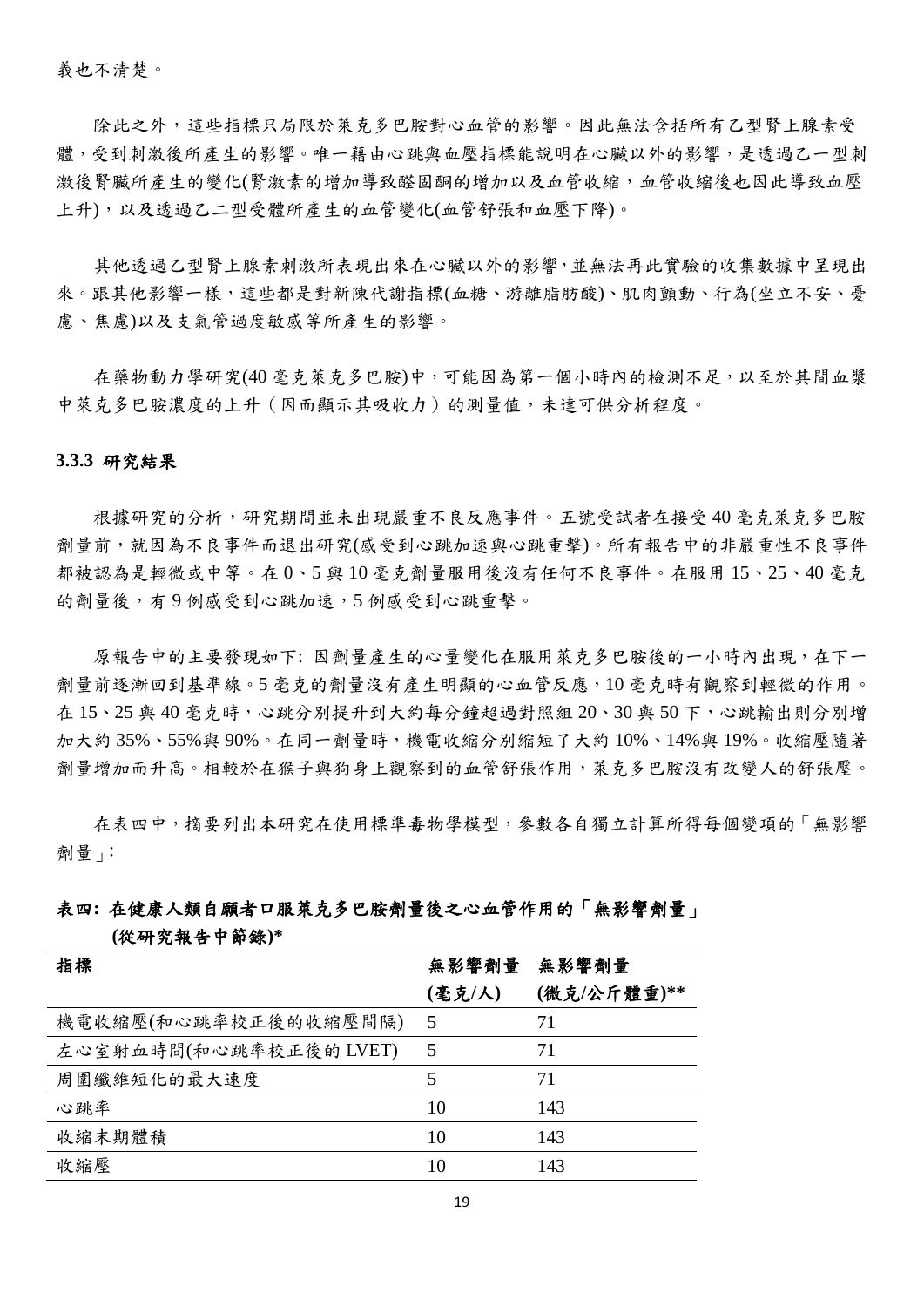| 心臟輸出        | 15 | 214 |  |
|-------------|----|-----|--|
| 舒張末期體積      | 15 | 214 |  |
| 纖維短化最大值     | 15 | 214 |  |
| 舒張壓         | 25 | 357 |  |
| 校正後的 QT 波間隔 | 40 | 571 |  |
| 前射血期間       | 40 | 571 |  |

\*Hunt(1994)<sup>52</sup>

\*\*用於計算的體重為 70 公斤

#### **3.3.3.1** 萊克多巴胺製造商**(Notifier)**的評估

製造商利用對數轉換數據的片段線性模型來計算無影響劑量。三個主要變項以及整體包括信賴區 間(95%)皆呈現在表五中。

從本研究得知的複合無影響劑量是每公斤 99 微克(一個 70 公斤的人為 6.9 毫克)。

#### 表五**:** 針對以下三種心臟功能的顯著變項,以及所有變項的整體組成之無影響劑量與信賴區間**(95%)**

| 變項    | 無影響劑量   | 信賴區間 |     |  |
|-------|---------|------|-----|--|
|       | (微克/公斤) | 下限   | 上限  |  |
| 機電收縮壓 | 96      | 35   | 156 |  |
| 心跳率   | 114     | 58   | 171 |  |
| 心臟輸出  | 84      | 41   | 128 |  |
| 整體複合  | 99      | 77   | 120 |  |

#### **3.3.3.2 JECFA** 的評估

JECFA 指出「對相關心臟變項的無影響劑量分別為: 機電收縮壓、心室射血時間,和周圍纖維短 化的最大速度為體重每公斤 67 微克,心跳率為每公斤 133 微克,心臟輸出為每公斤 200 微克」。 這 些無影響劑量是由每個體重 75 公斤的個人每日攝取 5、10 及 15 毫克的萊克多巴胺劑量所得知。

JECFA 由此得到結論認為,「萊克多巴胺對人體產生的急性心臟反應,為計算出每日容許攝取量 (ADI)的最適當指標。綜合性 NOEL 值為體重每公斤 67 微克,這是根據機電收縮壓、左心室射血時 間以及周圍纖維短化的最大速度這三種變項的變化所決定」。

#### **3.3.3.3** 其他可能性

根據表五所提供的數據,有另一種解讀的可能性。考量到樣本數較小而標準差又太大,無影響劑 量可以是信賴區間下限(95%)中的最小相關值(在本例中為機電收縮壓的體重每公斤 35 微克)。

<sup>52</sup> 原始報告/參考資料 37A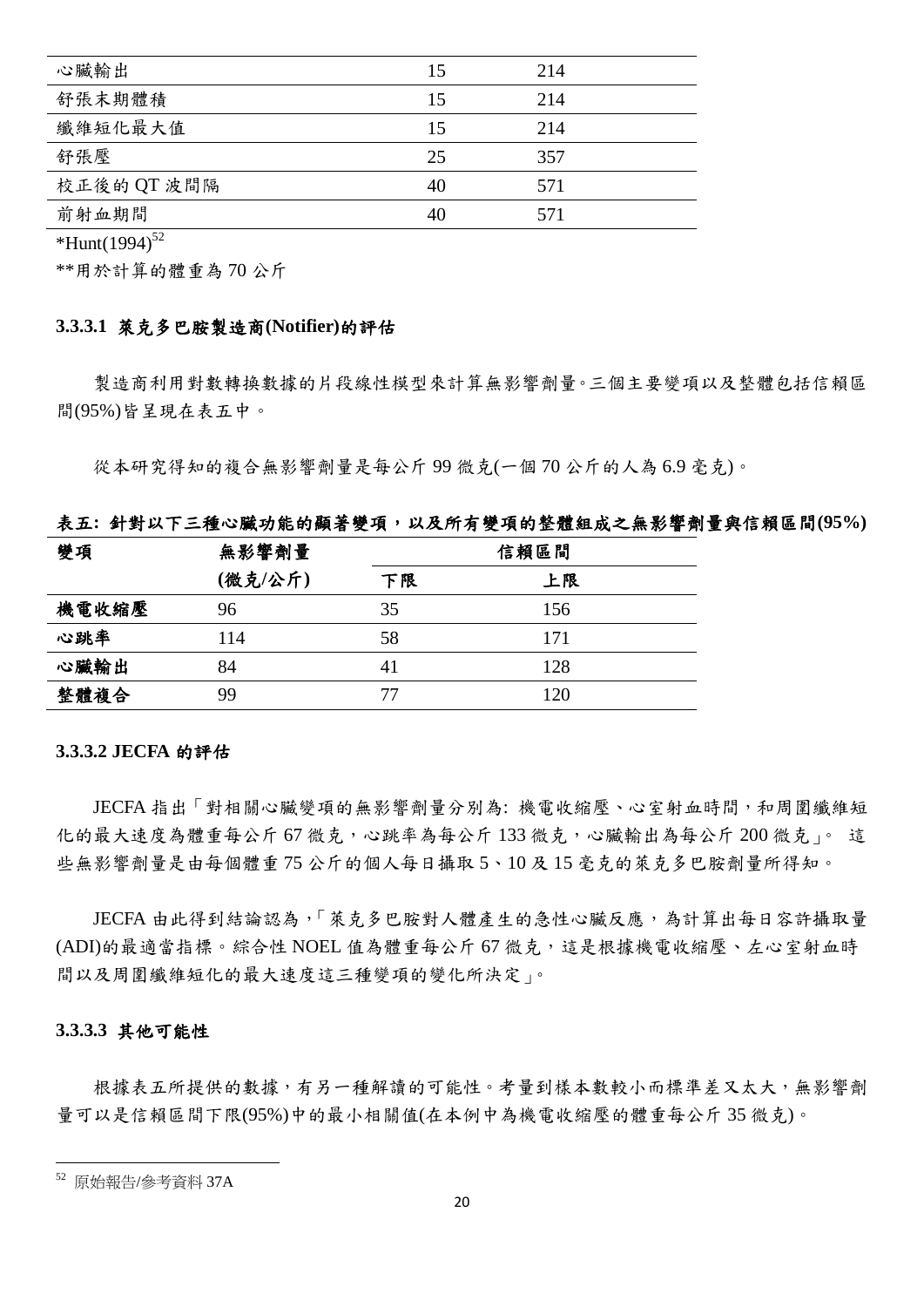#### **3.3.4** 對數據評估的意見

本研究中的最大反應值是計算給藥一小時後的數值。然而,針對研究中許多的分析指標,最大影 響值發生在兩小時測量的數值(這和給藥一小時後的數值一致)並不相同。多數指標的最大影響值都出 現在晚於兩小時之後。Emax(最大藥效反應值)才應該是計算無影響劑量的關鍵數值。表六呈現投藥後 觀察到 Emax的不同時間點。

| 受試者            | 收縮壓<br>間隔 | 纖維短<br>化最大<br>值 | 周圍纖<br>維短化<br>的最大<br>速度 | 心臟輸<br>出       | 收縮壓            | 舒張壓 | 心跳率            |
|----------------|-----------|-----------------|-------------------------|----------------|----------------|-----|----------------|
|                |           | 3               | 3                       | 3              |                |     | 6              |
| $\overline{2}$ | 7         | 7               | 7                       | 7              | 6              | 7   | $\tau$         |
| 3              | 7         | 6               | 6                       | 6              | 3              | 3   | $\tau$         |
| 4              | 6         | 7               | 7                       | 7              | $\overline{4}$ | 4   | $\overline{2}$ |
| 5              | 7         | $\overline{2}$  | $\overline{2}$          | $\overline{2}$ |                |     | 7              |
| 6              |           | $\overline{2}$  | 7                       | $\overline{2}$ |                | 4   | 7              |

|  |  | 表六: 觀察到 Emax 的投藥後時間(小時) |  |  |  |
|--|--|-------------------------|--|--|--|
|--|--|-------------------------|--|--|--|

製造商由複合標的(由兩個或更多個獨立因子所組成的標的),所得知的無影響劑量,代表了14 個測量變項中的3項。因此,如此算出的無影響劑量會比最低的相關指標無影響劑量來的高,這與無 影響劑量 (NOEL, no-effect level) 的基本概念就有衝突。

整體複合指標是事後才被選擇出來,但選擇的方式完全沒有在報告中說明,其研究方法顯然無法 被接受。心跳率和收縮壓間隔,兩者都被選為整體複合指標,本身卻也會相互作用,因此根本不適合 作為複合標的的因子。這也是為何複合標的無法被接受的原因。在同一個統計過程中,將獨立與會相 互作用的變項混在一起(整體複合)將會產生偏差。

此外,本研究中所使用的迴歸模型也被認為不適當。在研究報告中並未說明為何要對個別劑量進 行對數轉換,或是為何要使用片段線性迴歸模型。一般來說,除非有其他解釋說明,否則應該要使用 最簡單的方法。既然本研究皆符合使用簡單線性迴歸的一般先決條件,用此模型並且不進行對數轉換 才是較為適當的數據分析取徑,就如同 FEEDAP 小組根據赤池信息量準則(Akaike Information Criterion)對收縮壓間隔與心跳率這兩種指標所做的比較一般。

#### **3.3.5 JECFA** 的每日容許攝取量**(ADI)**以及 **FEEDAP** 小組對建立安全係數的意見

JECFA 建立了「萊克多巴胺每日容許攝取量為每日體重每公斤 0-1 微克,這是根據本研究中人類 受試者體重每公斤 67 微克的無影響劑量,加上安全係數 50 後所得出的重要數字」。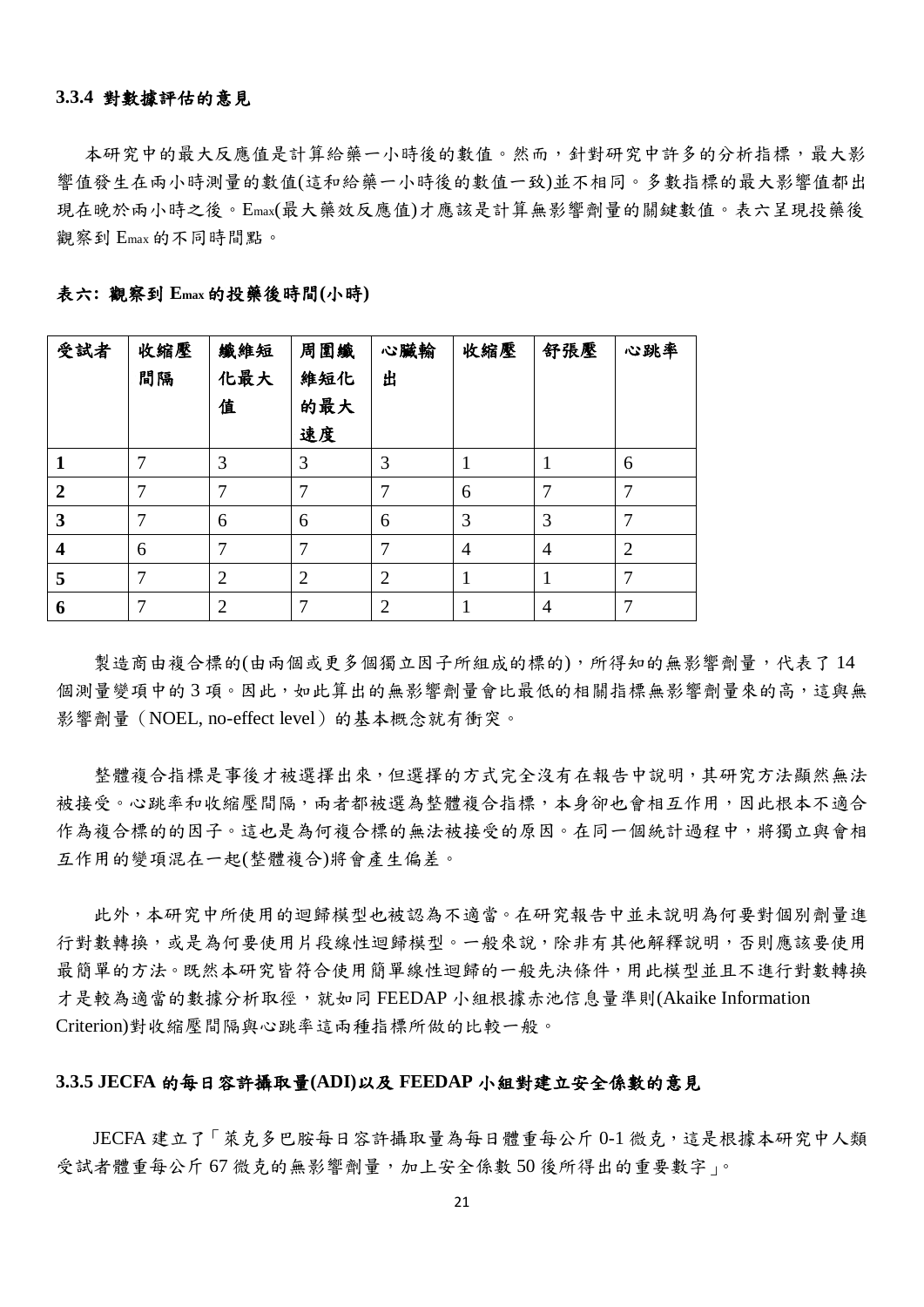JECFA 所使用的安全係數 50,「10 這個數字是代表個別差異性,另外考量到為了保護較敏感的 個體,再加上本研究中人類自願受試者的樣本較小,而加乘了額外的安全係數 5。』

在估計安全係數時,特別要考量到一個重要的次人口族群,他們在受到乙型腎上腺素刺激後,產 生不良反應的風險較高。FEEDAP 小組指出了這些潛在具有高風險的次人口,例如心血管疾病患者、 幼童以及具有特別乙型受體素多型性疾病患者。

心血管疾病有可能增加對乙型腎上腺物質的敏感度。在沒有心臟疾病的患者中,乙型促進劑幾乎 不會造成顯著的心律不整或心肌缺血。然而,有潛伏冠狀動脈疾病,或是已知心律不整的患者,則面 臨高很多的風險。有鑑於心血管疾病的普遍(10-15%的人口比例)<sup>53,</sup>這個議題就顯得特別重要。使用 單胺氧化酵素抑制劑或三環抗鬱劑等藥物的病患,也比較容易產生不良的心血管作用。

老化跟心血管功能的各方面變化都相關。隨著年齡增加,心臟對乙型腎上腺受體素的刺激反應會 逐漸下降。針對人體的研究顯示,在不到20歲(平均年齡13歲)的人當中,對異丙腎上腺素的實際肌 肉收縮影響(測量獨立電驅右心房),他們的 EC50值(藥效達到 50%的濃度),大約比較年長病患(50歲 以上)要小 10 倍。(Brodde et al., 1995) 萊克多巴胺的研究是在年輕成人自願者身上所進行(平均年齡為 23.5 歲),而孩童對乙型腎上腺物質更為敏感,當選擇安全係數時這必須被考慮進去。未滿月到 18 個 月大的嬰兒可能也是高風險群,因為他們的葡萄糖醛酸化能力不佳,因而無法使藥物鈍化,導致藥物 在長時間都仍保持完全的藥理作用。

對乙型促進劑的反應,也會根據乙型受體素的基因多型性而改變。在基因編碼區塊中有四種多型 性,負責編寫乙二型腎上腺受體素,可導致胺基酸的變化: 最常見的多型性發生在第16個位置,在 此處甘胺酸取代了精胺酸,以同型結合的方式出現,它可彌補一般人體中 50%的乙二型腎上腺受體 素。針對氣喘病患所做的研究顯示,對沙美特羅(salmeterol,長效型乙二型腎上腺素作用劑,為一種 氣管擴張藥)的治療反應,會根據多型性而有相當大的不同。(Wechsler et al., 2006)在本研究中的受試 群體,能夠適當代表各種不同的多型性是不可能的,在研究報告中也未提及相關意見。

總結來說,FEEDAP 小組認為 JECFA 從 NOEL 推算 ADI 所使用的安全係數,並沒有充分考量受 乙型腎上腺素刺激後,可能較易產生不良反應的高風險次人口族群。

#### **3.3.6 FEEDAP** 小組對數據的評估

-

根據上述種種理由,從本研究推算,且已被不同單位所使用的 NOEL 值, FEEDAP 小組認為有 瑕疵。基於群體平均值的評估,都因缺乏統計檢定力而有瑕疵(也參照附錄 II)。因此應基於個體反應(藥 效反應)來進行評估。這只在施予最低劑量時有做到(每個受試者 5 毫克)。

因此,被認為最能反應出萊克多巴胺對心跳速率,或肌肉收縮產生實際影響的七項指標,從研究 中量測的14 項指標中被挑選出來。除了收縮壓間隔外,所有經頻率校正後的指標都被忽略,因為這

 $^{53}$  世界衛生組織健康資料庫(HFA-DB) 2006,歐洲醫院死亡率資料庫(HBDM),www.euro.who.int/information sources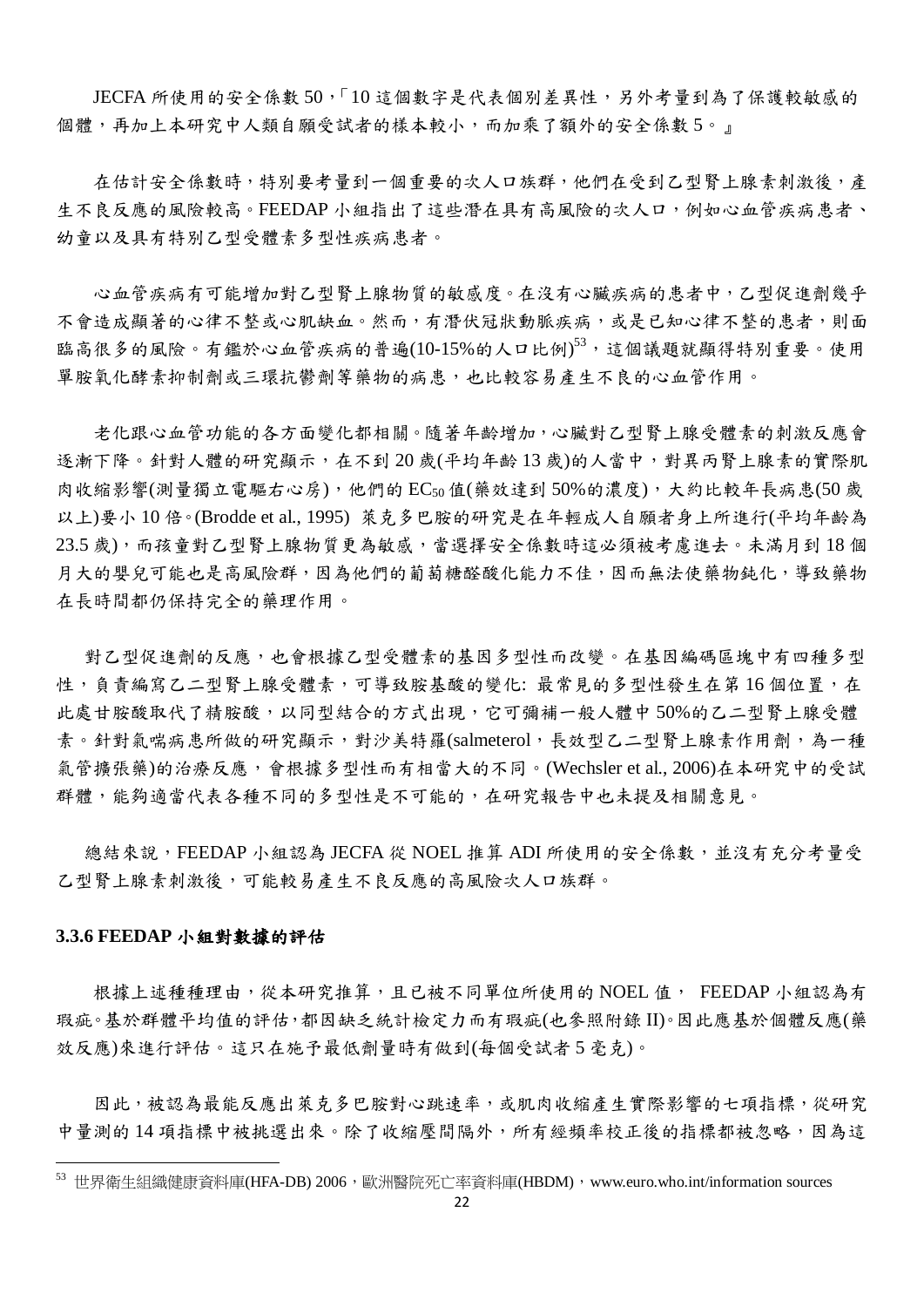些指標變化的發生是伴隨著心跳率的改變而來,因此並非用來反應萊克多巴胺對心跳速率所產生的作 用的理想指標。其他像是心跳率校正後的 QT 波間隔,也因為不清楚乙型促進劑在哪個方面會影響這 個指標而被忽略。

以下幾項指標被挑選出來:

- 1. 收縮壓間隔(毫秒): 在使用乙型促進劑後預期會縮短
- 2. 心肌纖維縮短化最大值(%): 在使用乙型促進劑後預期會增加
- 3. 周圍纖維短化的最大速度(週期/秒): 在使用乙型促進劑後預期會加快
- 4. 心臟輸出(公升/分鐘): 在使用乙型促進劑後預期會增加
- 5. 收縮壓(毫米汞柱): 在使用乙型促進劑後預期會上升
- 6. 舒張壓(毫米汞柱): 在使用乙型促進劑後預期會上升
- 7. 心跳率: 在使用乙型促進劑後預期會加快

針對這些指標,6位受試者每位在服用 0毫克(安慰劑),與5毫克劑量後的影響都以下列方式計算 出: Emax(最大藥效反應值)-兩次投藥前的平均值。FEEDAP 小組再次強調這個評估完全只有描述性 質,就統計顯著的意義上仍無法做出結論。

6 位受試者中,有超過 3 位的四項指標(收縮壓間隔、心臟輸出、收縮壓與舒張壓),有觀察到影 響的發生(5 毫克萊克多巴胺劑量產生比安慰劑大的影響)。

附錄 III 中紀錄了給予 0、5 和 10 毫克萊克多巴胺劑量的受試者,其在觀察期間(8 小時)中所測量 的絕對值之圖表,以及分別的影響值。

#### **3.3.6.1** 心臟輸出

觀察給予5毫克萊克多巴胺劑量後心臟輸出的時間進程(參考表格 附錄 III.1.1.1-1.1.6),在1號與 4 號受試者上,心臟輸出在較長的時間中(4 小時以上)都持續比服用安慰劑後更高。在 3 號受試者也 稍高。在 5 號與 6 號受試者,則不比服用安慰劑後有太大差異。而在 2 號受試者則是比安慰劑期間更 低。

在 6 位受試者中有 3 位看到影響(參考表格 附錄 III.1.2)。其中兩位受試者有超過每分鐘 0.5 公升 的差異。就心臟輸出來說,超過每分鐘 0.5 公升就可被視為具有臨床相關影響,因為這個數值已在針 對心臟衰竭病患所進行不同治療的臨床試驗中,被視為具有臨床顯著差異的標準。(Staier et al.. 2008)

#### **3.3.6.2** 收縮與舒張壓

觀察收縮壓的時間進程(參考表格 附錄 III.2.1.1-2.1.6), 1號、5號與6號受試者出現相當類似的 進程,只有4號受試者隨著時間出現明顯的升高。但對收縮壓的影響在6位受試者中的4位都可發現。 (參考表格 附錄 III.2.2)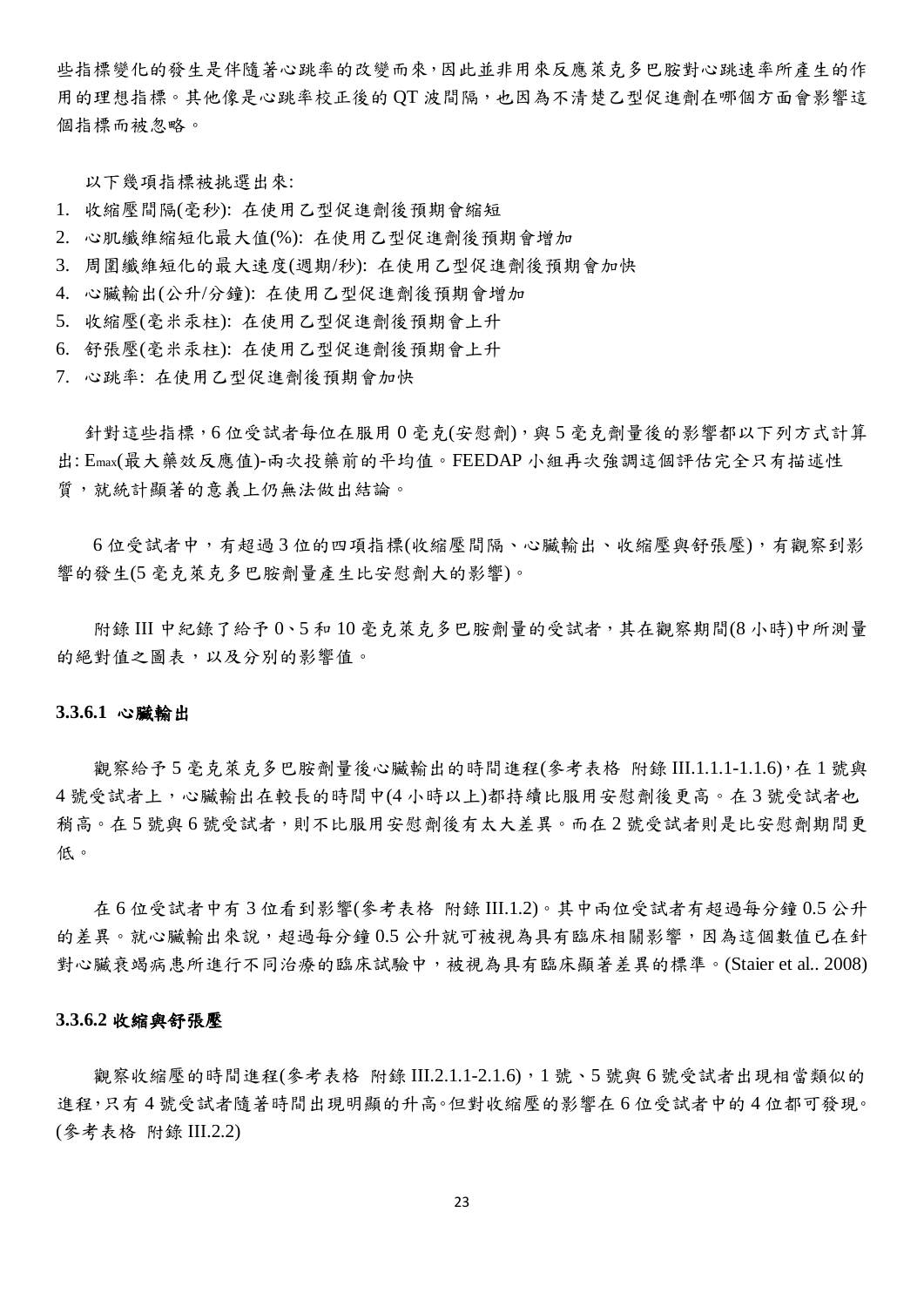舒張壓的時間進程似乎在服用5毫克的萊克多巴胺,與服用安慰劑的情況下沒有出現明顯的差 異。然而,在 6 位受試者中,5 位的影響計算都可以說明反應有發生。(參考表格 附錄 III.2.2)

在流行病學的研究中,任何超過服用安慰劑而引起的血壓上升,都被視為臨床相關,因為有增加 心血管疾病(心肌梗塞、中風)風險的可能。但是單次暴露所造成的急性影響,就不被認為具有同樣的 風險。

#### **3.3.6.3** 收縮間隔、完整機電收縮

因為數據不足,收縮壓間隔的改變就臨床相關性來說無法給予評論。

1號、2號、3號與4號受試者的收縮壓間隔的時間進程暗示了,服用5毫克萊克多巴胺後,收 縮壓間隔會比安慰劑短。(參考表格 附錄 III.3.1.1-3.1.6)

影響在六位受試者中的四位身上發現。(2號、3號、4號與6號受試者,參考表格 附錄 III.2.2)

#### **3.3.6.4** 心跳、心肌纖維短化最大值以及周圍纖維短化的最大速度

對心跳的影響在3位受試者中可測量出,另外3位受試者則只出現輕微(1名)、無作用(1名),或 相反的作用。

與心肌纖維短化相關的兩項指標(纖維短化最大值和周圍纖維短化的最大速度),兩者雖然都被預 期會在使用乙型促進劑後增加,但卻沒有顯示出任何影響。(纖維短化的影響在 4 位受試者中有比服 用安慰劑高,周圍纖維短化的最大速度則是在3位受試者中較高)

#### **3.3.7** 結論

-

FEEDAP 小組首先考慮是否造成相關影響,一定要是「無可觀察危害影響劑量」(no observed adverse effect level,NOAEL)或「無影響劑量」(no effect level,NOEL)<sup>54</sup>,這將是未來成為制定消 費者安全的基準點。FEEDAP 小組指出,假如每日容許攝取量(ADI)要從藥理學研究中推算出來, 則「無影響劑量(NOEL)」不僅必須考量到可能對消費者產生的臨床相關(不良)影響,也必須考量到 即便只發生在短暫的時間內,任何主觀表達出的不適。

<sup>54</sup> 世界衛生組織(WHO)環境衛生標準,第 170 條,評估化學物質對人體健康的風險:相關健康的暴露限制衍生指標值

<sup>「</sup>無可觀察危害影響劑量」(**no observed adverse effect level**,**NOAEL**): 為一物質的最高濃度或數量,藉由實驗或觀察 取得。其在給定「暴露條件」下,不會對「標的有機體」的型態、功能、成長、發展或預期壽命,造成任何可觀察到的 不良改變。

<sup>「</sup>無影響劑量」(**no effect level**,**NOEL**): 為一物質的最高濃度或數量,藉由實驗或觀察取得。其在給定「暴露條件」 下,不會對「標的有機體」的型態、功能、成長、發展或預期壽命,在

與正常(控制)、相同物種和品系,以及相同給定暴露條件下對照標的比較,而出現可觀察到的不良改變。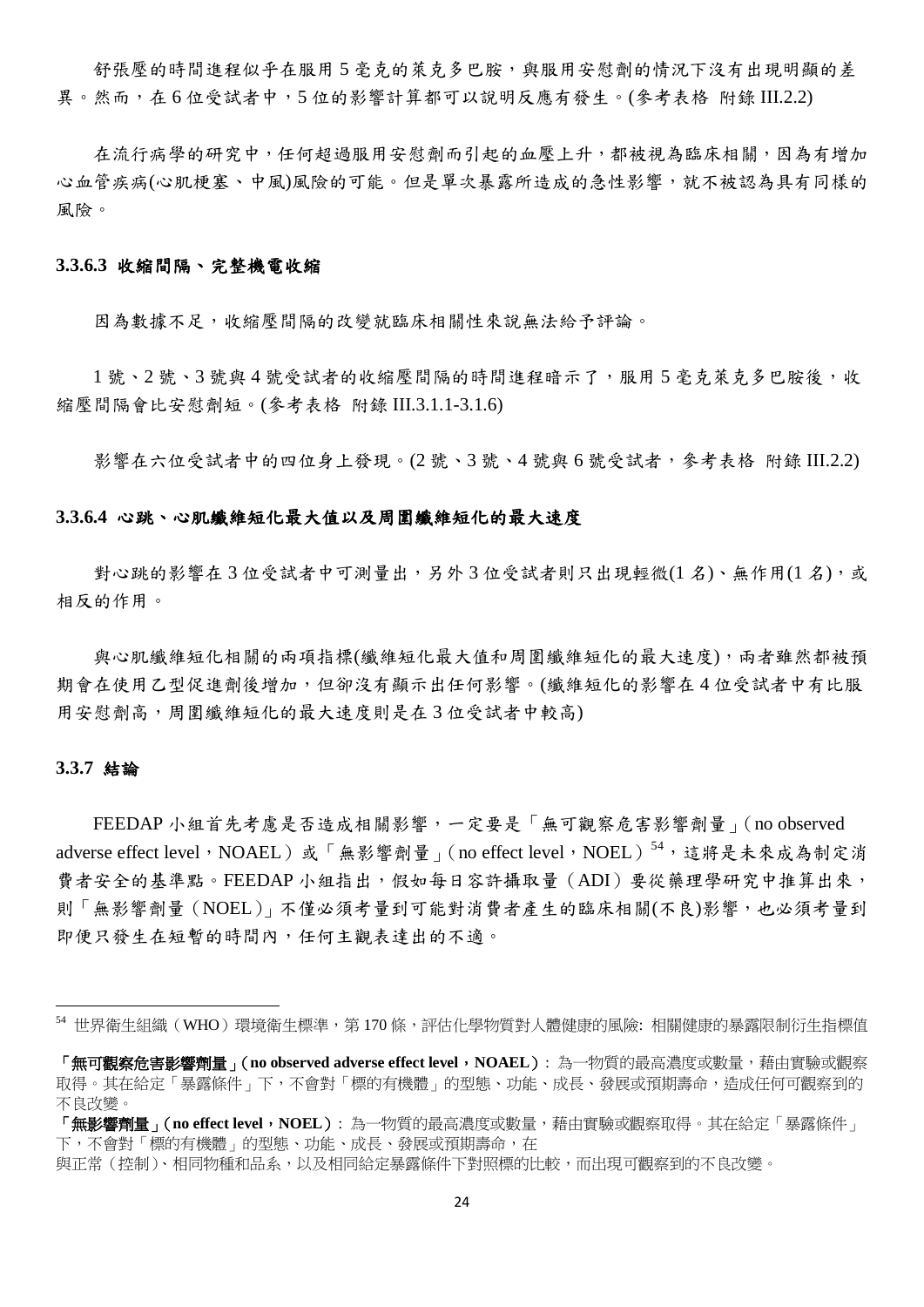FEEDAP 小組也指出,根據 6 位受試者所進行的樞紐研究(pivotal study),不應該只考慮以「算 術平均數」(arithmetic means)來評估。樣本數太小不足以提供統計檢定力,並進而辨別具統計顯著 意義的臨床相關反應。雖然對個別反應的分析,比較偏向敘述性質,但仍應被考量進去。

總之,5 毫克的劑量無法確切地被認定是一個無影響劑量,雖然在這個敘述式的評估中,無法清 楚地區分出是隨機的影響或系統性的影響。無參數配對檢驗(parameter-free paired test, 參考附錄 II), 是唯一具正當性的統計取徑,但也不足以在 p<0.05 的水準下,擁有足夠可辨別差異的檢定力。因此 根據所觀察到的差異,5 毫克也可能是沒有影響的劑量。但如此定義 NOEL 值,會被認為不夠科學。

FEEDAP 小組同時也檢視了其他可能性,將5毫克劑量當成「最低可觀察效應劑量」(Lowest Observed Effect Level, LOEL),以及因為界於 5 到 0 毫克之間沒有任何可用數據,而使用基準檢查 (benchmark)法訂出 NOEL(無影響劑量)(參考附錄 II)。

因為沒有明確指出各種指標所表示的關鍵反應(臨床相關性),為了排除收縮壓間隔 10%的變化、 心跳率 20%的變化和心臟輸出 40%的變化,基準劑量的信賴區間下限便是 0 毫克。因此基準檢查法 也無法建立無影響劑量。

FEEDAP 小組進一步認為 NOEL 值的不確定性,不應該用(更高的)安全係數來平衡。加總所有的 不確定性後所得到的值,常或多或少是武斷的評估。

FEEDAP 小組最終結論認為,上述人體試驗無法作為計算 ADI 的根據。

#### **3.3.7.1 CVMP** 的意見

CVMP 也同意,JECFA 所制定的萊克多巴胺每日體重每公斤 0-1 微克的每日容許攝取量是無法被 接受。///

CVMP 同意 FEEDAP 小組的意見, 認為最主要的危害來自於急性藥理作用,而目前已知的資訊 不足以建立一個整體的相關無影響劑量,或無可觀察危害反應劑量。

與 CVMP 相同,FEEDAP 小組也做出結論,認為現有的 NOEL 值仍有太多不確定性。CVMP完 全同意 FEEDAP 小組的結論,認為本研究無法作為計算每日容許攝取量的根據,因為研究樣本的數  $\exists$ 太小,無法提供足夠的統計檢定力,以及缺乏「非  $0$  | 的可信賴基準劑量(non-zero confidence interval of the benchmark dose)。CVMP 也認為,由於無法確定在服用劑量  $0.5$  小時後,與血中藥物最高濃度 (Cmax),以及達到最高濃度所需時間(tmax)相符的心血管效應,每日體重每公斤67 微克的無影響劑 量,可能低估了心血管標的的敏感度。

#### **3.4** 其他關於布托巴胺**(butopamine)**的心血管影響數據

萊克多巴胺的 RR 異構體(布托巴胺)被視為是最具活性,會與乙一型與乙二型腎上腺受體素緊密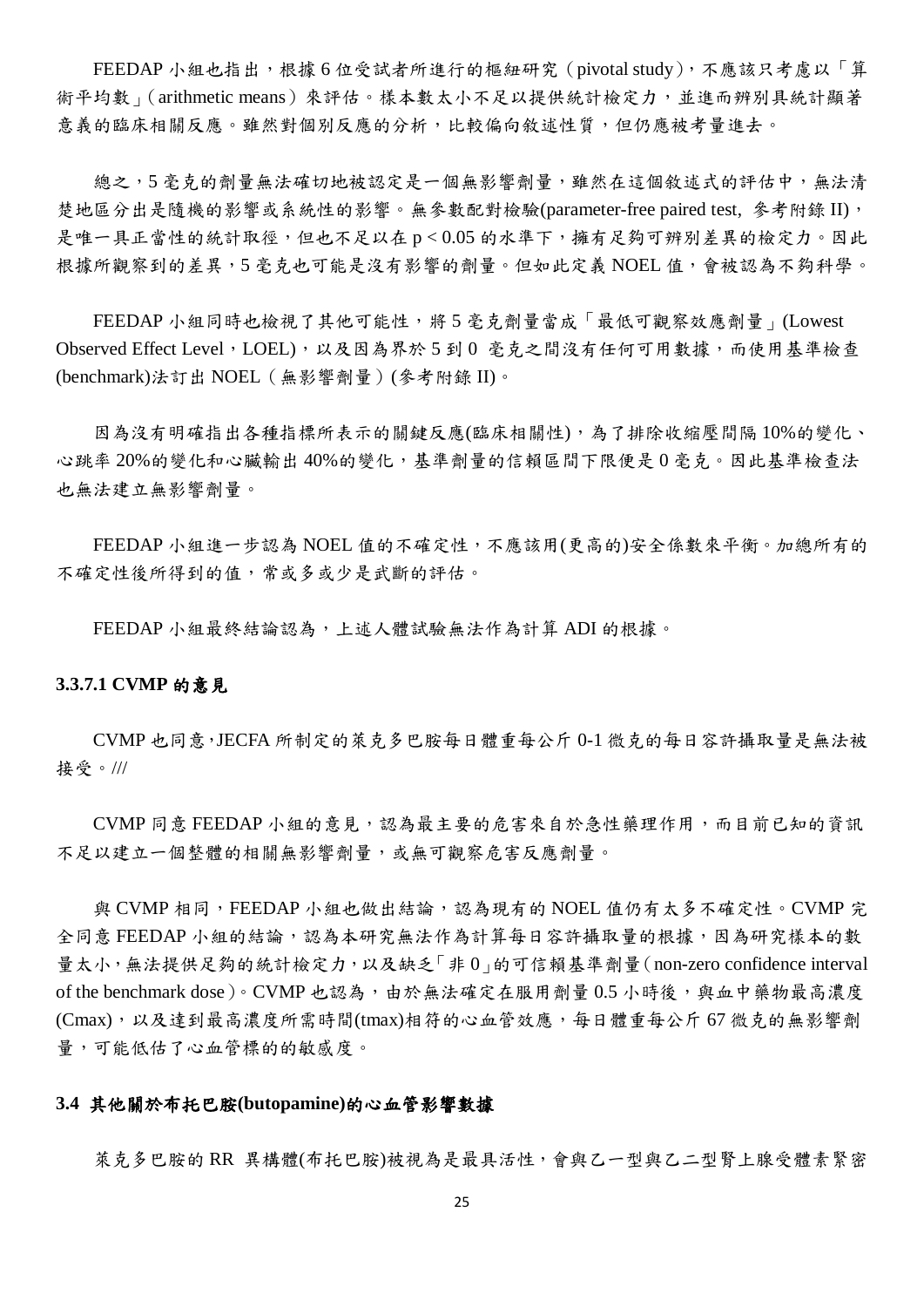結合。(世界衛生組織, 2004, Mills et al., 2003)其他異構體則對乙型腎上腺受體素表現較低(SR)或甚 至無(RS, SS)親和性。

1980年曾出版一個針對八位鬱血性心臟衰竭(congestive heart failure)病患,以靜脈注射投藥布托 巴胺的研究。(Thompson et al., 1980) 因為其中最敏感的指標-「全身收縮壓」確實在等於或高於每 分鐘每公斤 0.04 微克劑量下升高,無影響劑量就訂為每分鐘每公斤 0.02 微克(測試中最低之劑量)。

在對上述研究的一份評論中,Smith (1998)提出『僅供討論用途』的無影響劑量。假設 RR 異 構體是其唯一活性異構體,根據上述數據由,可由布托巴胺乘以係數 4,外推萊克多巴胺的 NOEL 值。 根據這個作者的推論,FEEDAP 算出萊克多巴胺的無影響劑量可能是每日每公斤 4.8 微克。

這個假設性的無影響劑量沒有進一步被 FEEDAP 小組納入考量的原因為: 1.非 RR 異構體之潛在 乙型腎上腺作用沒有被考慮進來,以及 2. 缺乏可比較連續靜脈注射與單一口服兩種不同給藥方法的 藥物動力學數據

JECFA 沒有評估這些關於布托巴胺的數據。

#### **4.** 消費者安全

#### **4.1 JECFA** 的評估

JECFA 評估消費者食用萊克多巴胺的安全問題時所使用的豬、牛身體組織殘餘量資料,與萊克 多巴胺的生產者(Notifier)為設定最大殘留容許量(MRL)而送交 EMEA 的報告資料一樣。這些資料 EFSA 皆可隨時調閱(見附錄 IV)。

在建議萊克多巴胺的 MRL 時, JECFA 是考量以下幾項關鍵因素:

- 對 60 公斤的人來說,每日容許攝取量(ADI)大約是 60 微克 (µg);
- 指標性殘留物質(marker residue)為萊克多巴胺游離物(free ractopamine);
- 以 12 小時停藥期(withdrawal time)的組織殘留量為基礎所計算出的 MRL, 與實際上 0 停藥期的 結果相同;
- 以萊克多巴胺游離物的平均殘留濃度加3標準差,來計算豬及牛的肝、腎 MRL 時,平均殘留濃 度的計算方式是參考豬隻的所有相關研究中,在最後一次餵食最大劑量每公斤 20 mg 後 12 小時 的數據。針對牛隻則是以最大劑量每公斤 30 mg 計算。
- 將豬隻及牛隻體內萊克多巴胺游離物換算成總殘留量的方法,是以牛隻12小時停藥期之萊克多 巴胺游離物,佔總殘留量的比例為基礎來計算的(較保守)。
- 以2倍劑量極限(LOQ)及比例為1所計算出的肌肉及脂肪的 MRL,可用來將指標性殘留物質轉 換成總殘留量。

在評估消費者的暴露量時,FEEDAP 小組是採用最前面二項先決條件,並遵循其自身的理論 (Regulation (EC) No 429/2008)。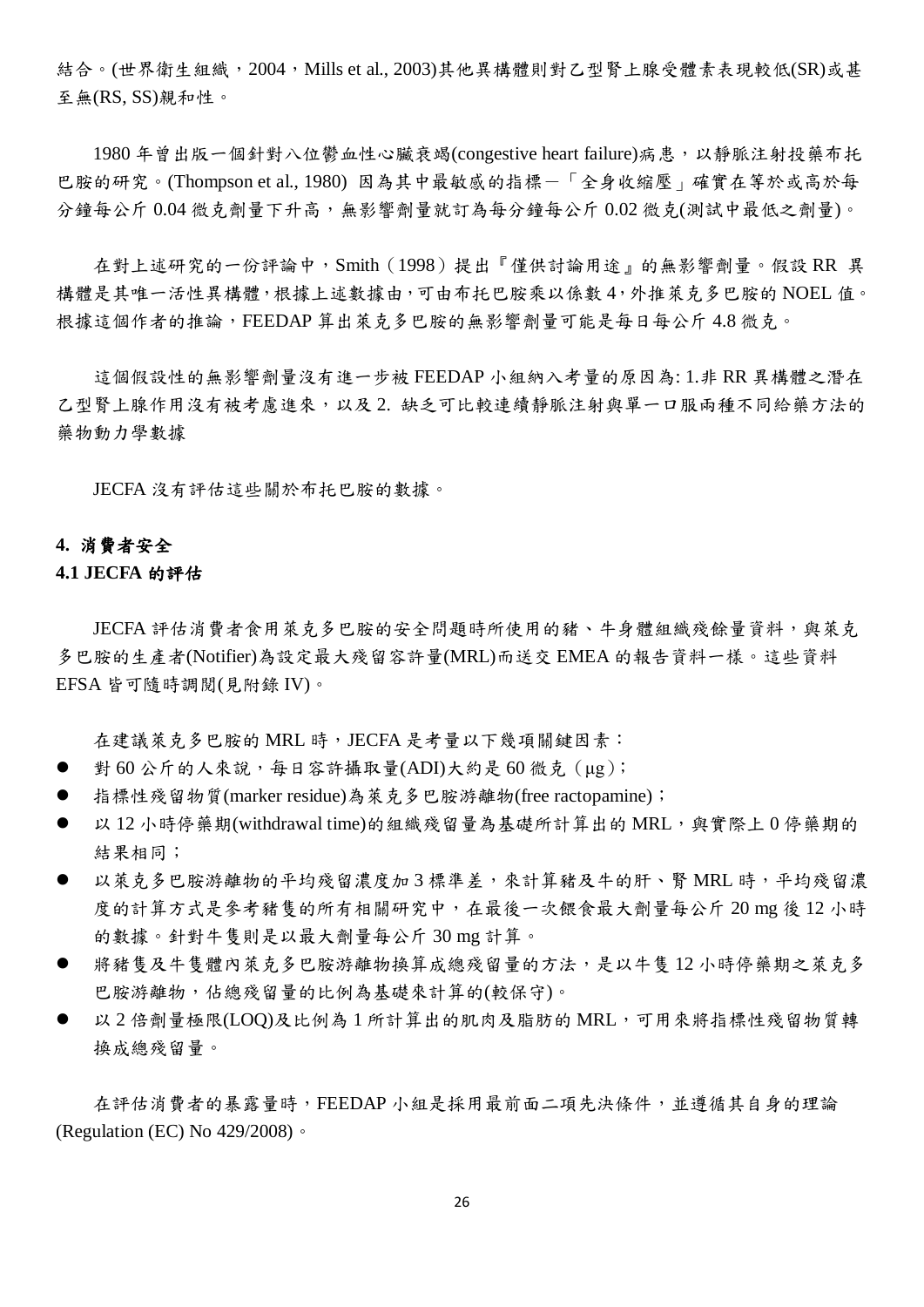在 Notifier 所送交的五份豬隻使用  $^{14}$ C-ractopamine 的研究報告中,只有一份 $^{55}$ 是使用最高劑量, 其停藥期為1、2及3天。為評估停藥期為0天的結果,FEEDAP 小組與 JECFA 一樣,將二份研究報 告<sup>56 57</sup>的數據整合起來,以了解豬隻每公斤餵食 20 mg 鹽酸萊克多巴胺(ractopamine hydrochloride), 並於最後一次餵食後 12 小時宰殺的情況下,萊克多巴胺游離物在身體組織中的殘留量。總殘留量是 以前述的研究中<sup>58</sup>,1 天停藥期(以代表較差的狀況)時萊克多巴胺游離物佔總殘留量的比例回推而得。 例如肝、腎的總殘留量是 0.141 及 0.276; 肌肉及脂肪的殘留量也是用 LOQ 及比例為 1 來計算, 在這 些地方萊克多巴胺的量會接近 LOQ 或比 LOQ 低。消費者暴露量則是根據 Regulagtion (EC) No 429/2008 所建立的理論性消費圖表,以上述算法的平均值加2標準差(14 售動物的肝、腎殘留量,4 隻動物的肌肉、脂肪殘留量)計算而得。總暴露量達到每人 0.036 mg 萊克多巴胺, 為 JECFA 所定 ADI 的 60%。

在四份由 Notifier 送交,針對牛隻使用  $^{14}$ C-ractopamine 的研究報告中,只有一份 $^{59}$ 是採用最高劑 量,及 12 小時停藥期(實際上停藥期為 0)。每一個時間點只用 3 隻動物,因此是以動物組織中佔總輻 射量最多的值(僅測量肝、腎的量),來計算理論上的消費者暴露量。肌肉及脂肪的數據是取自另一項 研究<sup>60</sup>,其中動物每公斤被餵食45 mg 的鹽酸萊克多巴胺,以代表最糟糕的狀況,並且在12小時停 藥期後將動物宰殺。總暴露量達到每人每日 0.061 mg 萊克多巴胺。

#### **4.1.1.** 針對 **JECFA** 評估報告的結論

如果採用 JECFA 所設的先決條件,每人的 ADI 為 0.06mg, 並且以萊克多巴胺游離物為指標性殘 留物質,則 FEEDAP 小組會得到一個類似的結論,即豬、牛不需有停藥期,即可確保消費者之安全。

若使用與 JECFA 一樣的資料,得到豬隻不同部位身體組織的萊克多巴胺殘餘量,則 FEEDAP 小 組會得到類似的 MRL。在牛隻方面,雖然 JECFA 有算出 MRL,但由於研究資料不足,因此 FEEDAP 小組無法評論 JECFA 所提的數字。

FEEDAP 小組認為,緒售及牛售體內萊克多巴胺游離物佔總殘留量的比例(在肝及腎)應被採用, 以取代一般常用的比例。

#### **4.2. FEEDAP** 小組的評估

FEEDAP 小組不支持 JECFA 所提出,由人體實驗而得到的 ADI,因此也無法訂出任何 MRL。

使用唯一從現有(犬隻)動物實驗獲得的藥理學 NOAEL 值來訂 MRL,不論停藥期長短,其值將比 所有現存的殘留量數字來得低。

<sup>55</sup> Original reports/Reference 24B

 $^{56}$  Original reports/Reference 31B

 $^{57}$  Original reports/Reference 33B

 $^{58}$  Original reports/Reference 24B

Original reports/Reference 27B

Original reports/Reference 26B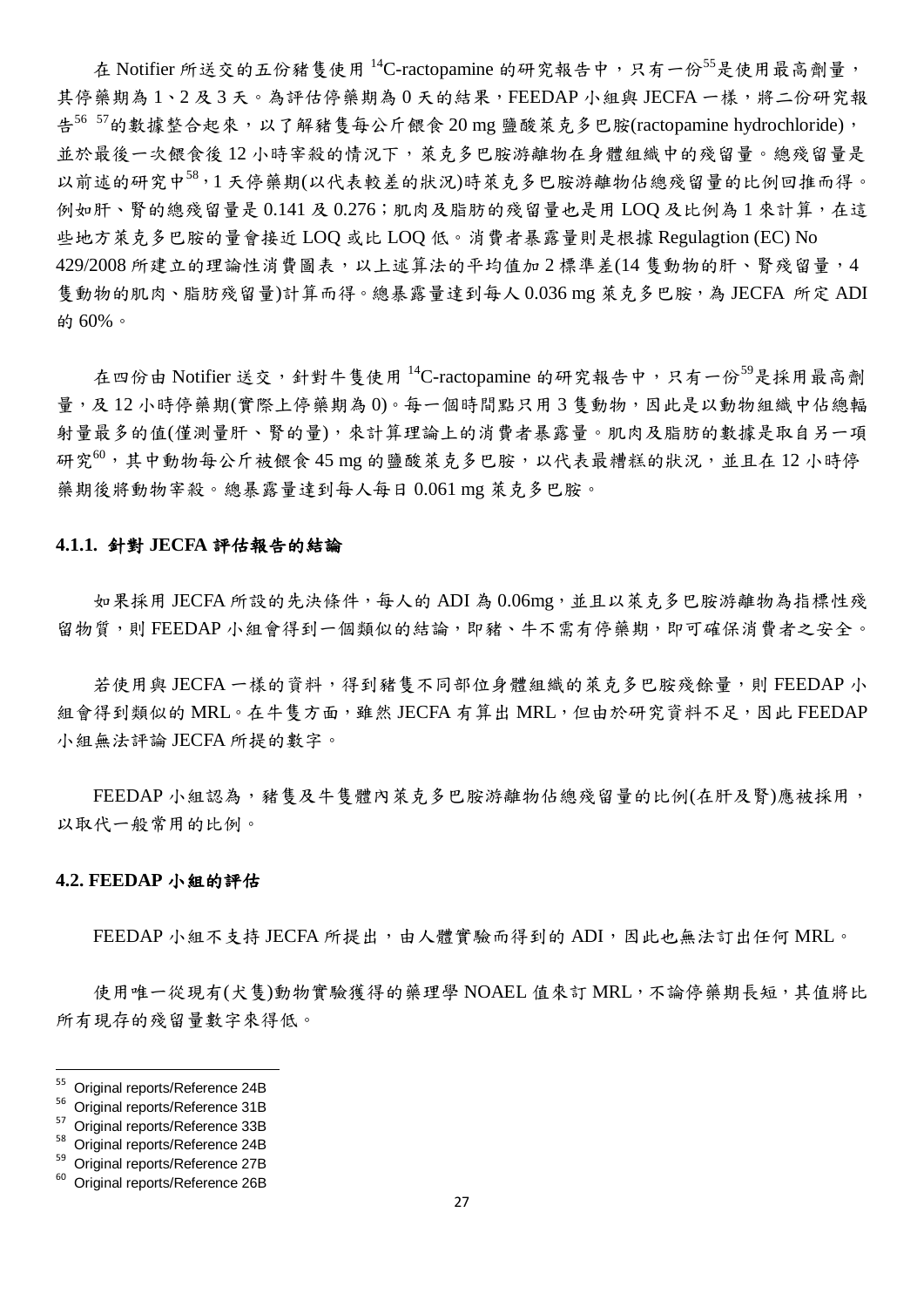CVMP 與 EFSA 的立場相同,並不支持以 JECFA 訂的 ADI 值為基礎而得到的 MRL。

#### **4.3.** 指標性殘留物質

可預見的,在可食用的肉品組織中所殘留的萊克多巴胺代謝物(ractopamine glucuronoconjugates),在消費者的腸道中會被充滿細菌 β-葡萄糖醛酸苷酶溶液(β-glucuronidase)大量的 水解,而釋出萊克多巴胺游離物。因此,消費者所關心萊克多巴胺在毒理/藥理方面的問題,即與其 游離物及代謝物有關。因此,由於萊克多巴胺游離物及代謝物即是組織中萊克多巴胺衍生之殘留物, 總殘留量(最糟的狀況)在計算消費者理論上的暴露量時應優先被採用。

考量到現在已有高感度的分析方法(歐盟 NRCP),FEEDAP 小組認為應將萊克多巴胺游離物及代 謝物(de-conjugated ractopamine)的總和量,當做指標性殘留物質。這將比原本單純採用萊克多巴胺游 離物的值至少多三倍;這也會降低不同個體、不同物種在不同停藥點,會有不等量之萊克多巴胺游離 物及代謝物的不確定性。此外,由於這個指標性殘留物質,包含了大部份萊克多巴胺所衍生的殘留物, 因而大約等於總殘留量,完全不需要用比例換算。

#### **4.3.1. CVMP** 的意見

-

CVMP 同意 FEEDAP 小組的觀點,認為 JECFA 所提出的指標性殘留物質(萊克多巴胺游離物)並 不恰當,應將萊克多巴胺的代謝物也包含在指標性殘留物質的定義中。

然而, CVMP 也認為, 根據 FEEDAP 小組在初步意見中所參考的資訊, 其假設萊克多巴胺原型 及其代謝物即等於總殘留量的理由不夠充分<sup>61。</sup>不過,既然 JECFA 所提出的 ADI 值及 MRL 值都不被 採納,這個問題目前相對來說也就不太重要。

 $^{61}$  FEEDAP 小組認為首先需取得總殘留量,才能計算消費者的理論暴露值。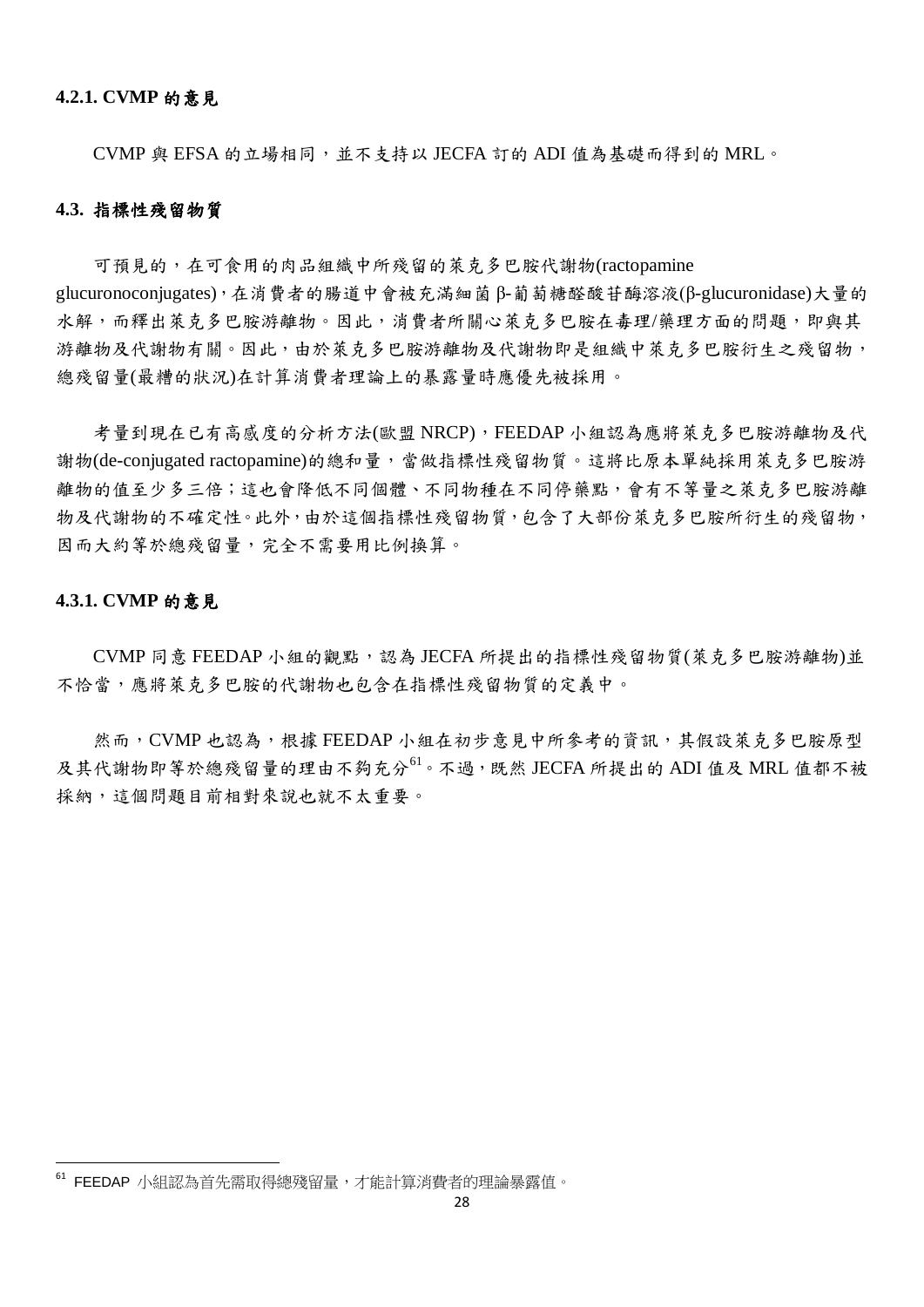# 結論與建議

## 結論

萊克多巴胺的代謝作用,在研究標的動物(豬、牛)、實驗動物和人類都相似。

FEEDAP 小組根據一項狗的急性實驗得出結論,心跳過快和週邊血管擴張是可預期的藥理作用。 根據另一個狗的急性研究,藥理學上的「無可觀察危害反應劑量」(no observed adverse effect level, NOAEL)是每公斤體重 2 微克(2 μg /kg bw),但此數據的統計檢定力有限。

比較狗跟猴子的實驗,顯示狗對萊克多巴胺(乙型受體素)可能比較敏感,但 FEEDAP 小組認為數 據尚不足以支持這項結論。

以藥理重複劑量試驗法得出的 NOAEL 值,不能視為決定 ADI 值的基礎,因為肺部乙型腎上腺 素受器的減敏調節已被觀察到,或至少藥物劑量與時間的應變性,以及乙型腎上腺受器的型態分析 (speciation)尚未建立。以消費者的假設性風險評估而言,急性藥理實驗的數據比較適合反映消費者 吃下一頓含萊克多巴胺食物後會發生的狀況。

從毒理試驗終點所得到的 NOAELs 值,比從藥理試驗終點所得到的值高很多。在毒理試驗所觀 察到的結果,大部分都與藥理作用相關。

雖然一系列原核細胞和真核細胞的突變研究均為陰性,但幾個相關試管試驗卻呈陽性反應,包括人類 淋巴細胞的染色體突變試驗,以及在小鼠淋巴瘤細胞所做的三個實驗中,有二個產生正向突變。 FEEDAP 專家小組認為這幾個細胞組織基因毒性試驗陽性反應的結果值得關切,但必須和致癌性研究 結果一起判斷。

FEEDAP 小組總結所有小鼠和大鼠長期研究所觀察到的藥物效應,都可歸因於萊克多巴胺的乙型腎上 腺作用。FEEDAP 小組與 JECFA、FDA 都認為,其對子宮肌瘤的誘導,是一具有閾值的非基因遺傳 毒性效應(**a non-genotoxic event with a threshold**),萊克多巴胺不是一個直接致癌物。FEEDAP 小組 總結所有研究結果,萊克多巴胺不會導致基因突變,不至於帶給食用者致癌風險。

因為從實驗動物所得到的 NOAEL 值範圍太廣,和 JECFA 一樣,FEEDAP 認為現有關於人的研 究數據,才是評估消費者安全的關鍵。

根據 6 位健康志願者所做試驗結果的平均值, JECFA 以每公斤體重的「無影響劑量」(no effect level, NOEL)值為 67 微克 (μg), 加上安全係數 50 後得出整數, 設定萊克多巴胺的 ADI 值為每公斤體重 0–1 μg(每日容許攝取量每公斤體重 0-1 微克)。

該人體研究的原始設計目的,是以先驅實驗「開放標籤」(open label)研究,以建立一個劑量-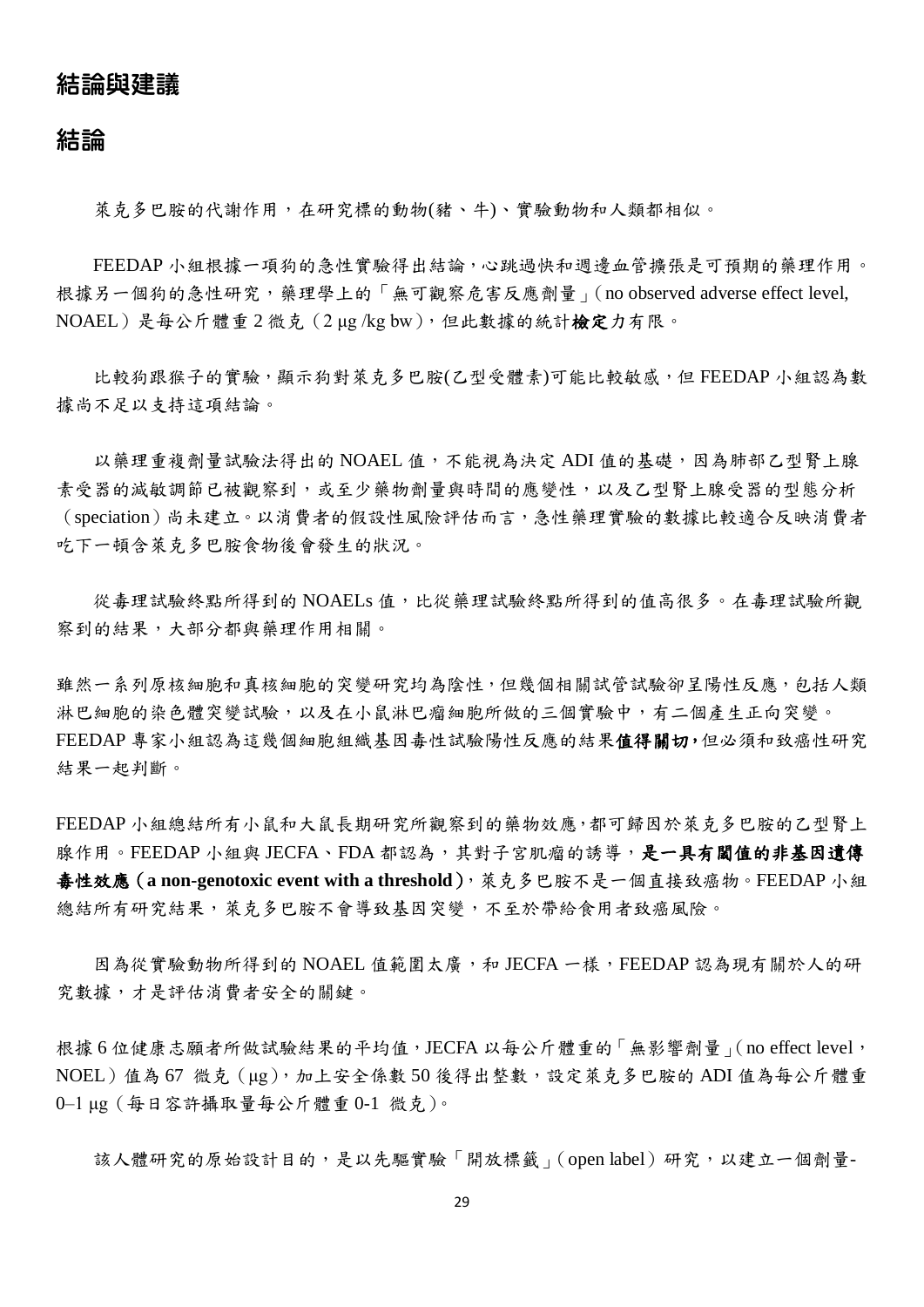效應值 (dose-effect response), 以供選擇適當劑量, 進行後續較大規模的「雙盲」(double-blinded) 試驗。這個先驅實驗並不是為了確定「無影響劑量」而設計。以此目的所做試驗得到的數據,將無可 避免曝露試驗的弱點與不確定性,因此也限制了實驗的結論推斷。缺乏雙盲設計以避免「安慰劑效應」 (placebo effects)的試驗會有偏差。

對乙型腎上腺素刺激不良反應明顯的高風險亞群,在建立安全係數時必須特別慎重考慮。 FEEDAP 小組總結 JECFA 從 NOEL 導出 ADI 所用的安全因素,並沒有充分考量高風險族群。

人體試驗中以觀測值的平均數作為評估指標,都因其統計意義不足而有缺陷。FEEDAP 小組提 醒,任何評估都必須基於個體的藥效反應(pharmacodynamic effects)。因此試驗是以最低的投藥劑量(每 人 5mg)來進行。FEEDAP 結論認為 5mg 不應被確認為是「無影響劑量」,雖然在這份敘述性的評估 中,分辨不出藥劑產生的是隨機性的影響還是系統性的影響。

即使 FEEDAP 將 5mg 劑量當成「最低可觀察效應劑量」(Lowest Observed Effect Level, LOEL), 因為界於 5 到 0 mg 之間沒有任何可用數據,仍然無法使用 benchmark 方法訂出「無影響劑量」(no effect level, NOEL)。 benchmark 無法排除 10%的電生理收縮(QS2), 20%心跳率, 以及 40%心臟輸出量的 改變,基準劑量可能是 0 mg。

FEEDAP 小組指出,如果要從藥理研究導出 ADI,其 NOEL 值除了考慮消費者臨床相關「不良」 效應,也要考量主觀不舒適的感覺,即使發生時間非常短暫。

FEEDAP 小組進一步認為,不應就 **NOEL** 值的不確定性,而採用(更高的)安全係數作為平衡。 加總所有不確定性後所得到的值,常或多或少會是武斷的評估。

FEEDAP 小組最後做成結論,JECFA 的「 $6$  人組人體試驗,不可以做為 ADI 的基礎,如同 JECFA 的提議那樣,因此,也無法針對最大殘留容許量(MRL)提出建議。

CVMP 完全支持 FEEDAP 針對萊克多巴胺安全評估所做的結論。

FEEDAP 小組建議採用「萊克多巴胺游離及其代謝物」總和量(已有高感度分析法--歐盟 NRCP), 取代單純以「萊克多巴胺游離物」(free Ractopamine)為指標性殘留物質的檢驗,此一觀點也獲得 CVMP 的支持。

## 建議

CVMP 表示, FEEDAP 小組對於在狗的單一劑量/「急性」口服試驗中,以每公斤 2μg 做為唯一 「急性」NO(A)EL 值,並未進一步討論。不過,FEEDAP 小組已經提出,既然動物實驗中得到的 NOAEL 值範圍很大,現有的人體實驗數據在評估消費者安全時,應屬關鍵。